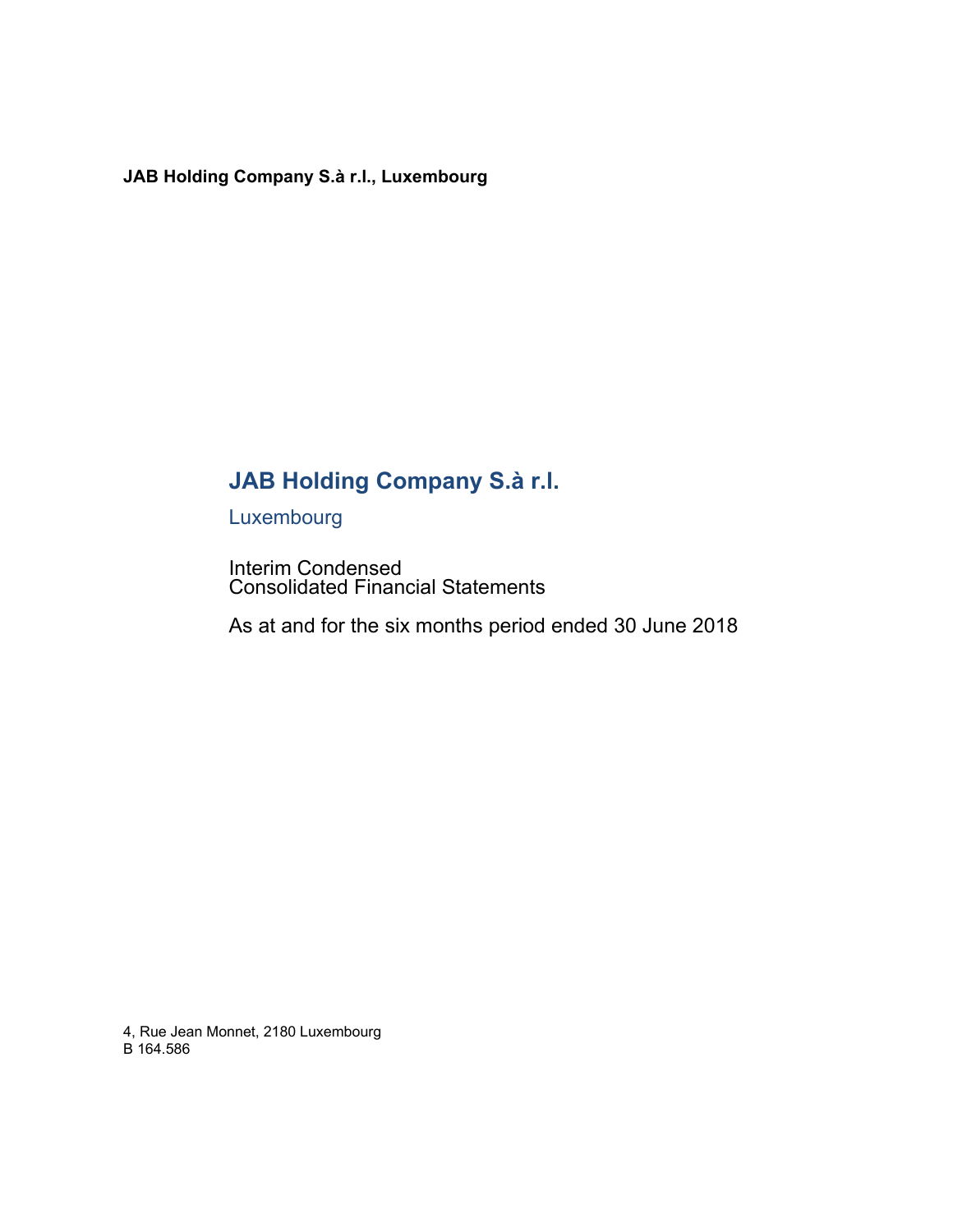# **Index**

|                                                                                                                                           | Page |
|-------------------------------------------------------------------------------------------------------------------------------------------|------|
| Interim Condensed Consolidated Financial Statements as at and for the six months<br>period ended 30 June 2018                             |      |
| Report of the Réviseur d'Entreprises agréé                                                                                                | 3    |
| <b>Consolidated Management Report</b>                                                                                                     | 5    |
| Interim Condensed Consolidated Statement of Financial Position as of 30 June 2018                                                         | 10   |
| Interim Condensed Consolidated Statement of Profit or Loss and<br>Other Comprehensive Income for the six months period ended 30 June 2018 | 11   |
| Interim Condensed Consolidated Statement of Changes in Equity for the six months<br>period ended 30 June 2018                             | 12   |
| Interim Condensed Consolidated Cash Flow Statement for the six months period<br>ended 30 June 2018                                        | 13   |
| Notes to the Interim Condensed Consolidated Financial Statements                                                                          | 14   |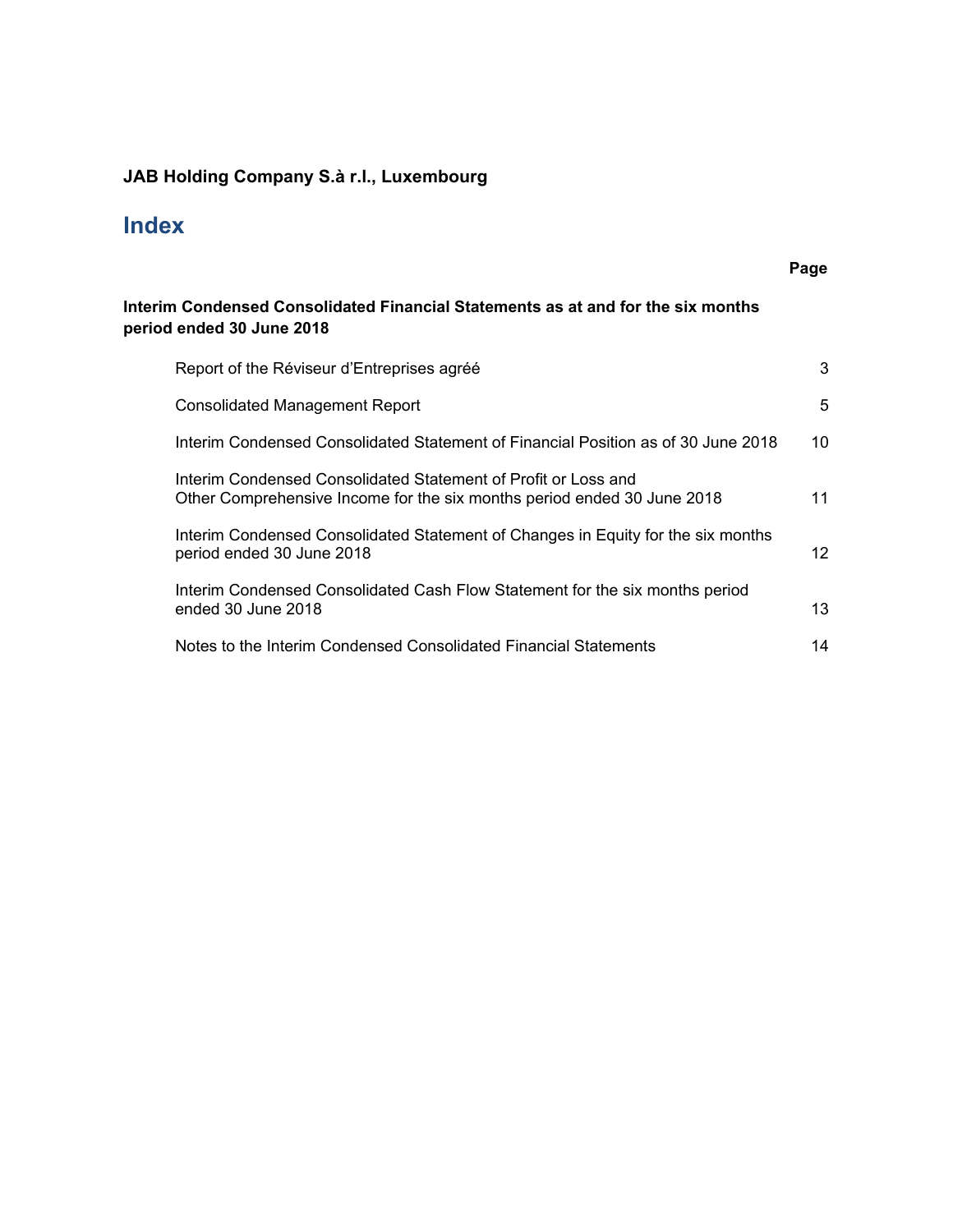

KPMG Luxembourg, Société coopérative 39, Avenue John F. Kennedy L - 1855 Luxembourg

Tel.: +352 22 51 51 1 Fax: +352 22 51 71 E-mail: info@kpmg.lu Internet: www.kpmg.lu

To the Board of Managers of JAB Holding Company S.à r.l. 4, Rue Jean Monnet L-2180 Luxembourg

## Report of the Réviseur d'Entreprises agréé on the review of the interim condensed consolidated financial information

### Introduction

We have reviewed the accompanying interim condensed consolidated statement of financial position of JAB Holding Company S.à r.l. ("the Company") as at 30 June 2018, the interim condensed consolidated statement of profit or loss and other comprehensive income, interim condensed consolidated statement of changes in equity and interim condensed consolidated cash flow statement for the six month period then ended, and notes to the interim condensed consolidated financial information ("the interim condensed consolidated financial statements"). Management is responsible for the preparation and presentation of this interim condensed consolidated financial statements in accordance with IAS 34, "Interim Financial Reporting" as adopted by the European Union. Our responsibility is to express a conclusion on this interim condensed consolidated financial statements based on our review.

#### Scope of Review

We conducted our review in accordance with the International Standard on Review Engagements 2410, "Review of Interim Financial Information Performed by the Independent Auditor of the Entity" as adopted, for Luxembourg, by the Institut des Réviseurs d'Entreprises. A review of interim condensed consolidated financial statements consists of making inquiries. primarily of persons responsible for financial and accounting matters, and applying analytical and other review procedures. A review is substantially less in scope than an audit conducted in accordance with International Standards on Auditing and consequently does not enable us to obtain assurance that we would become aware of all significant matters that might be identified in an audit. Accordingly, we do not express an audit opinion.

#### Conclusion

Based on our review, nothing has come to our attention that causes us to believe that the accompanying interim condensed consolidated financial statements as at 30 June 2018 is not prepared, in all material respects, in accordance with IAS 34, "Interim Financial Reporting" as adopted by the European Union.

Luxembourg, 17 September 2018

**KPMG Luxembourg** Société coopérative Cabinet de révision agréé

**Yves Thorn** 

82 Ē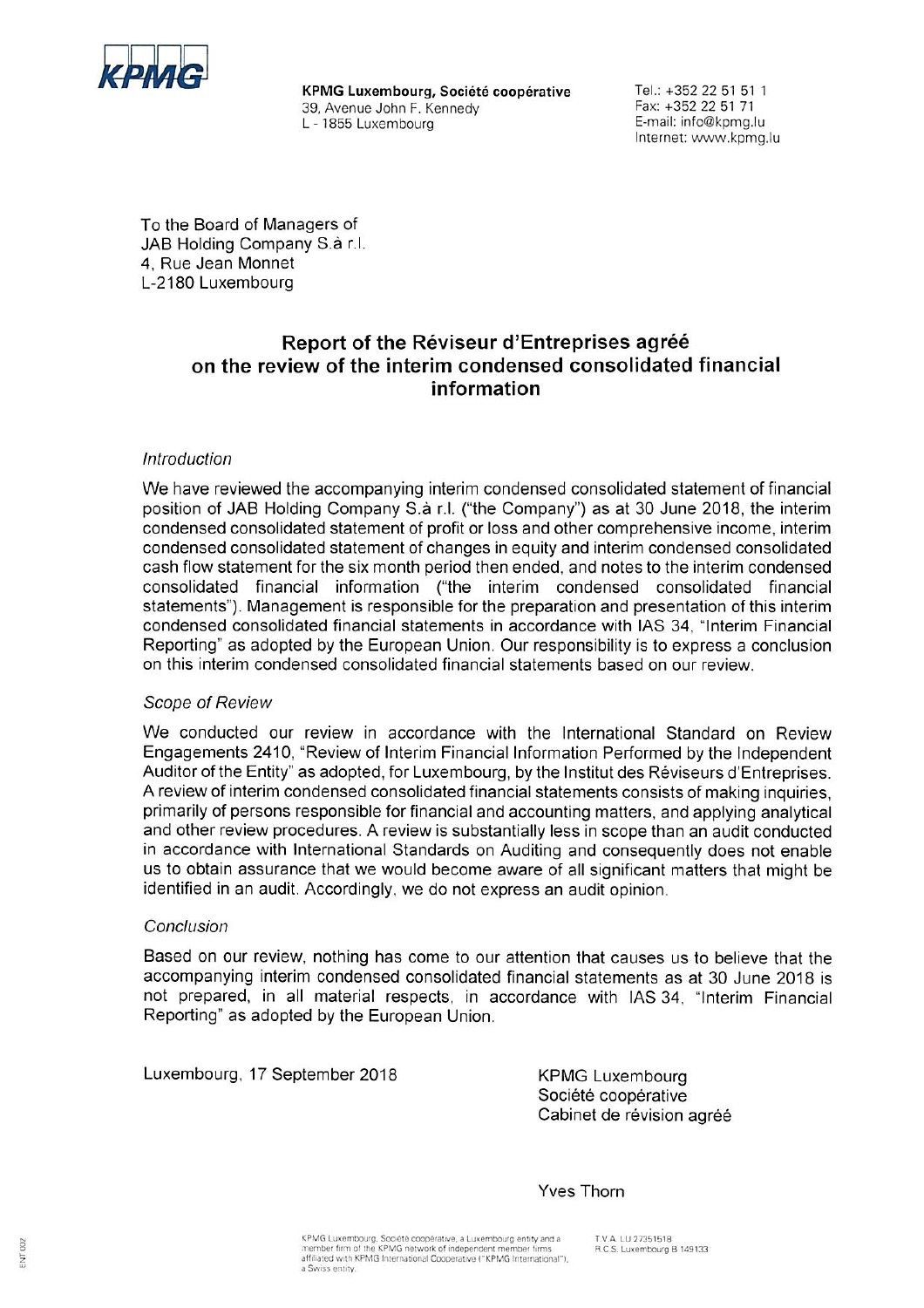### **Consolidated Management Report**

Management of JAB Holding Company S.à r.l. (the "Company") hereby presents its consolidated financial statements for the six months period ended on 30 June 2018.

#### **General information**

JAB Holding Company is a privately held group focused on long term investments in companies with premium brands, attractive growth and strong margin dynamics.

The investments are overseen by three senior partners: Peter Harf, Bart Becht and Olivier Goudet, together with 7 other partners who are focused on business development, finance, legal, tax and human resources. JAB Holding Company is assessed to be an Investment Entity in accordance with IFRS 10.27 and is required to apply the exception to consolidate and instead accounts for its investments in a subsidiary at fair value through profit and loss.

#### **Investments**

As of 30 June 2018, the Group's portfolio includes participations in Coty Inc., Reckitt Benckiser Group Plc., Acorn Holdings B.V., JAB Coffee Holding B.V., Beech I G.P. and JAB Luxury GmbH.

Coty Inc. is a global leader in the world of beauty. Coty Inc. is listed on the New York Stock Exchange. As of 30 June 2018, the investment was valued at  $\epsilon$ 3,508.8m. In the six months period ended 30 June 2018, the value of the shares decreased by  $\epsilon$ 1,303.3m and the Group received dividend income of €60.8m. In the six months period ended 30 June 2018, the Group acquired further 4.1 million shares in Coty for an amount of €68.7m.

Reckitt Benckiser Group Plc. is a global leader in household and healthcare products. Reckitt Benckiser Group Plc. is listed on the London Stock Exchange. As of 30 June 2018, the investment was valued at €1,520.9m. In the six months period ended 30 June 2018, the value of the shares decreased by €347.2m and the Group received dividend income of €40.9m. In the six months period ended 30 June 2018, the Group sold 14.3 million Reckitt Benckiser Group Plc shares for €931.5m.

Acorn Holdings B.V. is the holding company of JDE, a global leader in Coffee, and Keurig Green Mountain Inc., a leader in specialty coffee and coffee brewers in the United States and Canada. In July 2018, the merger between Keurig Green Mountain Inc. and Dr Pepper Snapple Group Inc. was completed, creating Keurig Dr Pepper Inc., a challenger in the beverage industry. As of 30 June 2018, the investment was valued at €9,719.8m. The value of the shares increased by €65.7m. In the six months period ended 30 June 2018, the Group received a capital repayment of €65.7m from Acorn Holdings B.V.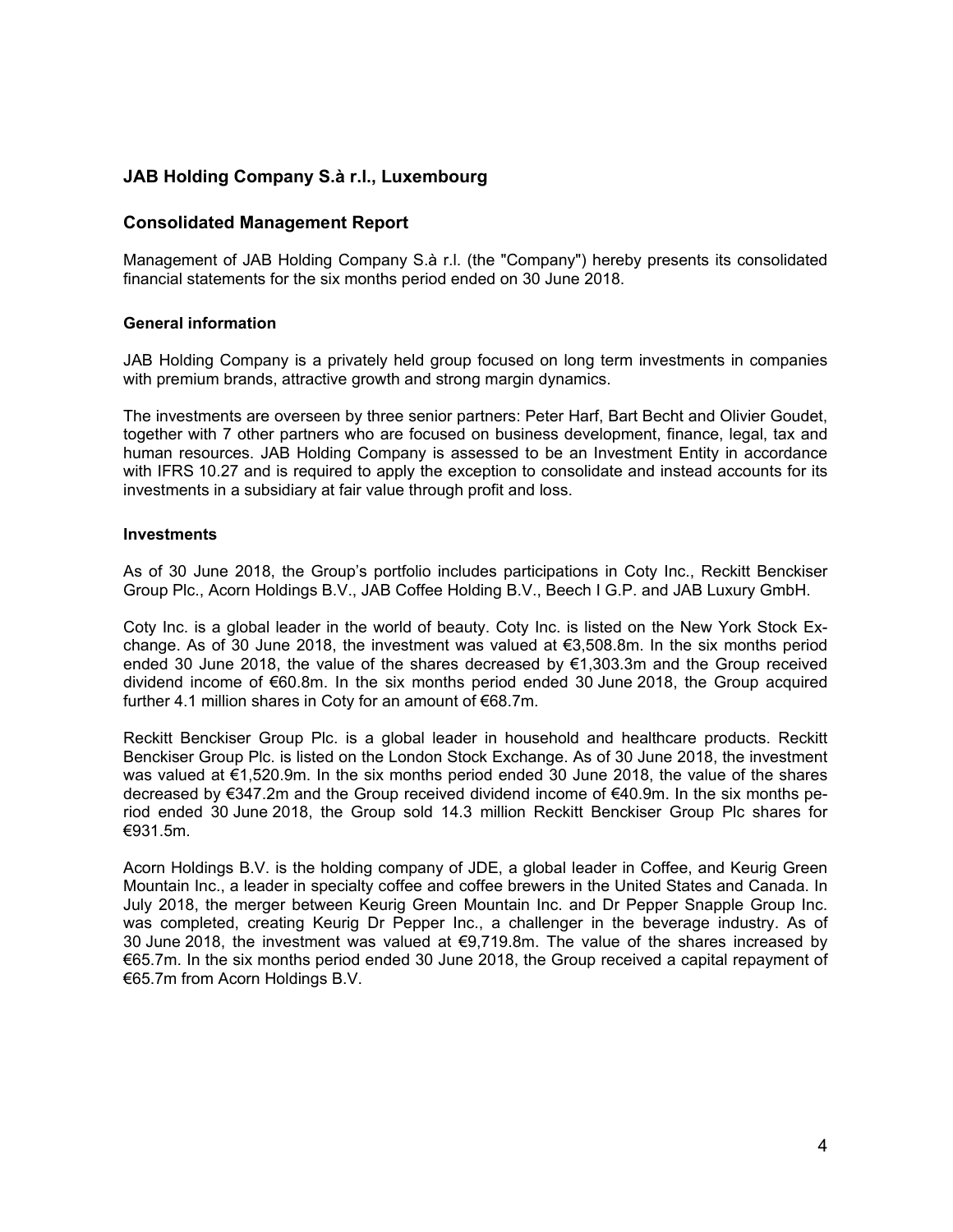Beech I G.P. is the holding company of leading premium retail coffee brands in the US, namely Peet's Coffee and Tea, Caribou Coffee and Einstein Noah, a leading international premium retailer of sweet treats, namely Krispy Kreme and leading bakery-café company, namely Panera Bread. As of 30 June 2018, the investment was valued at €3,991.6m. The value of the shares increased by €431.7m. In the six months period ended 30 June 2018, the Group made capital contributions of €7.7m to Beech I G.P. and acquired further Beech I G.P. shares for €228.7m.

JAB Coffee Holding B.V. is the holding company of leading premium retail coffee brands namely Espresso House, Baresso and Balzac Coffee. As of 30 June 2018, the investment was valued at €173.7. The value of the shares decreased by €3.6m. In the six months period ended 30 June 2018, the Group made capital contributions of €27.1m to JAB Coffee Holdings B.V.

JAB Luxury GmbH is the holding company of the luxury goods company Bally. As of 30 June 2018, the investment was valued at €394.2m. The value of the shares increased by €4.4m. The Group has the intention to dispose of its investment in JAB Luxury GmbH and therefore classified the shares as assets held-for-sale.

The following describes the valuation techniques used to value the private investments of the Group:

#### Acorn Holdings B.V.:

The Group holds 61.4% of Acorn Holdings B.V. Acorn Holdings B.V. is shareholder of further interim holding companies and their investments in Jacob Douwe Egberts B. V. (JDE) and Keurig Green Mountain Inc. (KGM).

As of 30 June 2018, the investment's fair value is based on the value per share of at-arms' length transactions in Acorn Holdings B.V. shares in July 2018.

As of 31 December 2017, the JDE and KGM fair value were calculated applying multiples that were derived from selected publicly listed companies with 50% EBITDA and 50% P/E multiple weighting. The multiples applied to the LTM figures ending December 2017 are the median of the LTM multiples of the peer group consisting of comparable publicly listed companies. In addition, adjustments between the enterprise value and the equity value were made for financial debt, and, where relevant, for minorities and financial assets.

The following LTM multiples were used for the valuation of JDE and KGM as of December 2017: EBITDA multiple of 15.2x and P/E multiple of 23.8x.

For further information, we also include the related NTM multiples for the same peer group of selected publicly listed companies as of December 2017: EBITDA multiple of 13.8x and P/E multiple of 21.5x.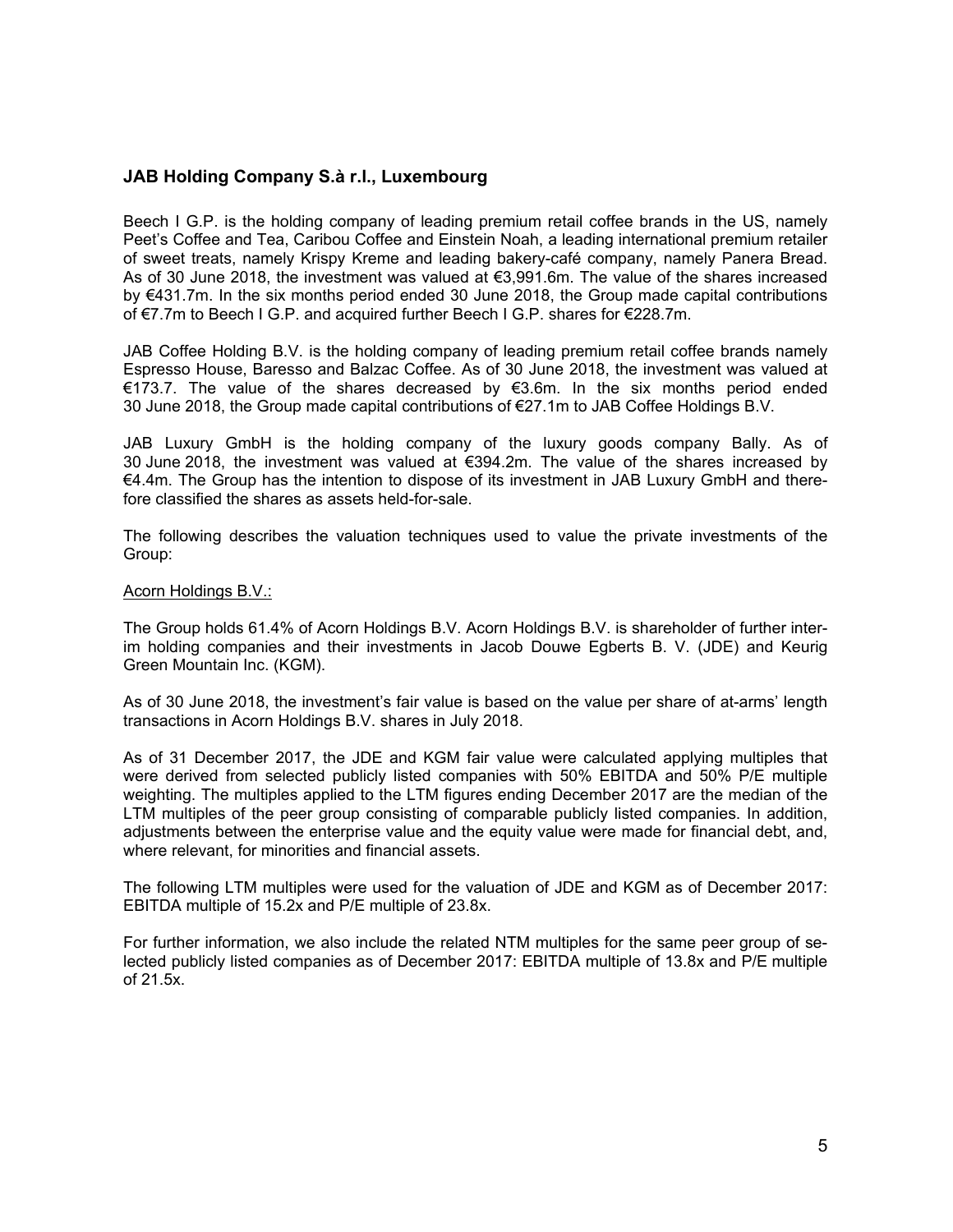#### Beech I G.P.:

The Group holds 60.2% of Beech I G.P. Beech I G.P. is shareholder of further interim holding companies and their investments in Peet's Coffee, Inc. (formerly "Peet's Operating Company Inc."; "Peet's"), Caribou Coffee Company Inc. ("Caribou"), Krispy Kreme Holdings Inc. ("Krispy Kreme") and Panera Bread Company ("Panera").

As of 30 June 2018 and 31 December 2017, Peet's, Caribou's and Krispy Kreme's fair value were calculated applying multiples that were derived from selected publicly listed companies with 40% EBITDA, 40% P/E and 20% Sales multiple weighting.

Beech I G.P. investment in Panera, occurred in the second half of 2017. As of 31 December 2017, management assessed the original acquisition cost to be the best fair value estimate. As of 30 June 2018, Panera's fair value was calculated applying multiples that were derived from selected publicly listed companies with 40% EBITDA, 40% P/E and 20% Sales multiple weighting.

The multiples applied to the LTM figures ending June 2018 are the median of the LTM multiples of the peer group consisting of comparable publicly listed companies. In addition, adjustments between the enterprise value and the equity value were made for financial debt, and, where relevant, for minorities and financial assets.

For Peet's the following LTM multiples were used for the valuation: EBITDA multiple of 17.1x (31 December 2017: 16.8x), P/E multiple of 25.2x (31 December 2017: 28.3x) and sales multiple of 3.8x (31 December 2017: 4.0x).

For Caribou the following LTM multiples were used for the valuation: EBITDA multiple of 15.5x (31 December 2017: 15.8x), P/E multiple of 24.2x (31 December 2017: 28.1x) and sales multiple of 1.8x (31 December 2017: 1.5x).

For Krispy Kreme the following LTM multiples were used for the valuation: EBITDA multiple of 17.1x (31 December 2017: 16.7x), P/E multiple of 24.5x (31 December 2017: 28.3x) and sales multiple of 3.0x (31 December 2017: 3.2x).

For Panera the following LTM multiples were used for the valuation: EBITDA multiple of 17.4x, P/E multiple of 25.1x and sales multiple of 3.0x.

For further information, we also include the related NTM multiples for the same peer group of selected publicly listed companies:

Peet's NTM multiples: EBITDA multiple of 16.8x (31 December 2017: 15.4x), P/E multiple of 22.1x (31 December 2017: 24.3x) and Sales multiple of 3.6x (31 December 2017: 3.5x).

Caribou NTM multiples: EBITDA multiple of 14.6x (31 December 2017: 14.1x), P/E multiple of 21.7x (31 December 2017: 23.9x) and Sales multiple of 1.7x (31 December 2017: 1.3x).

Krispy Kreme NTM multiples: EBITDA multiple of 17.3x (31 December 2017: 15.4x), P/E multiple of 21.2x (31 December 2017: 24.3x) and Sales multiple of 2.9x (31 December 2017: 3.1x)

Panera NTM multiples: EBITDA multiple of 17.4x, P/E multiple of 22.1x and Sales multiple of 2.7x.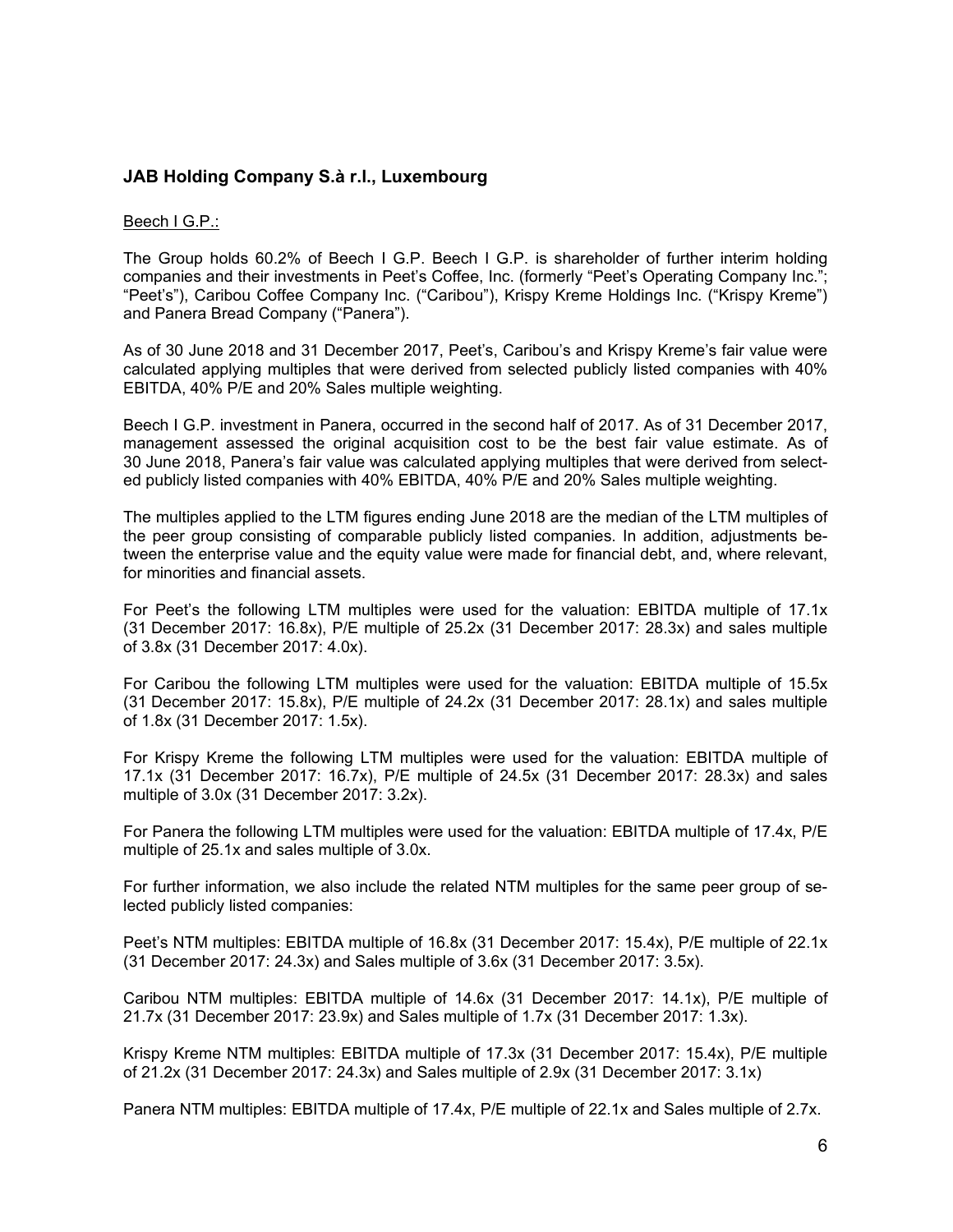#### JAB Coffee Holding B.V.:

The Group holds 56.1% of JAB Coffee Holding B.V. ("JCH"). JAB Coffee Holding B.V. is shareholder of further interim holding companies and their investment in Espresso House Holding AB ("Espresso House").

As of 30 June 2018 and 31 December 2017, Espresso House fair value was calculated applying multiples that were derived from selected publicly listed companies with 40% EBITDA, 40% P/E and 20% sales multiple weighting.

The multiples applied to the LTM figures ending June 2018 are the median of the LTM multiples of the peer group consisting of comparable publicly listed companies. In addition, adjustments between the enterprise value and the equity value were made for financial debt, and, where relevant, for minorities and financial assets.

The following LTM multiples were used for the valuation of Espresso House: Sales multiples of 2.5x (31 December 2017: 2.5x), EBITDA multiple of 16.5x (31 December 2017: 16.3x) and P/E multiple of 23.9x (31 December 2017: 25.5x).

For further information, we also include the related NTM multiples for the same peer group of selected publicly listed companies: Sales multiple of 2.4x (31 December 2017: 2.3x), EBITDA multiple of 14.1x (31 December 2017: 13.8x) and P/E multiple of 20.7x (31 December 2017: 20.2x).

#### JAB Luxury GmbH:

The Group is the sole owner of JAB Luxury GmbH, Switzerland. This entity is a shareholder of the luxury goods company Bally International AG (Bally). The Company has the intention to dispose of its investment in Labelux Group GmbH and therefore classified the shares as assets held for sale.

As of 30 June 2018 and 31 December 2017, the investment's fair value was based on the value per share of an at-arms' length transaction in Bally International AG shares in February 2018.

#### Corporate debt securities Acorn Holdings B.V.

The Group holds preferred shares in Acorn Holdings B.V.

The Group's investment in the preferred shares in Acorn Holdings B.V. occurred in the fourth quarter of 2017. As of 30 June 2018 and 31 December 2017, management assessed the original acquisition cost to be the best fair value estimate.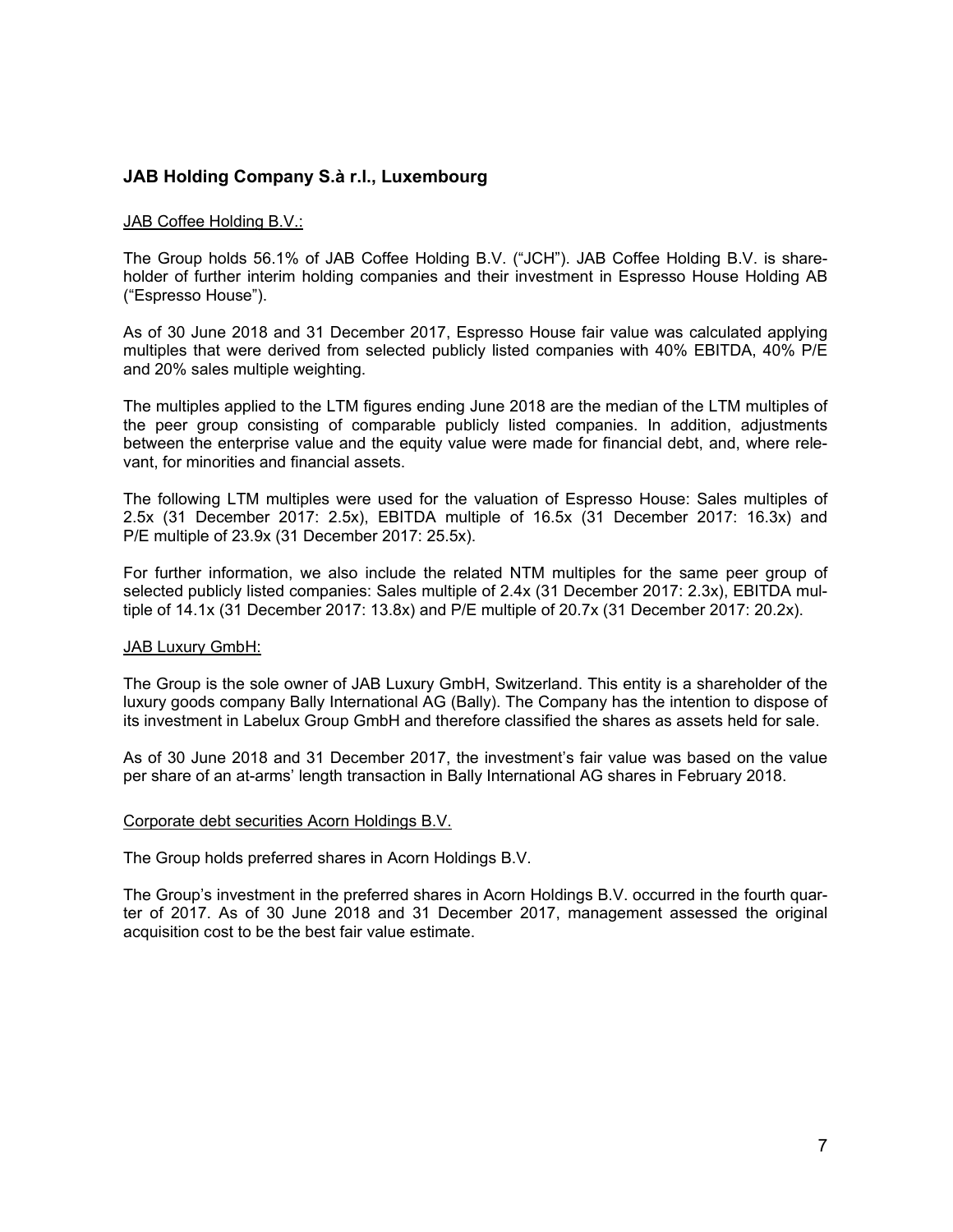#### **Financing**

As of 30 June 2018, the Group's capital comprises 8,888,582 Class A shares, 763,948 Class B shares and 1,357,023 Class S shares. Class B shares and Class S shares are redeemable under certain conditions that are out of the Group's control and therefore classified as liabilities. The redeemable shares are carried at the redemption amount of €1,826.2m (31 December 2017: €1,493.0m).

The Group operates share option schemes for members of the Advisory Committee as well as members of the management team and executives and senior managers of the Company and its affiliates with a carrying amount of €371.5m as of 30 June 2018 (31 December 2017: €540.9m). The change in the carrying amount is mainly due to the exercise of 364,161 options in the six months period ended 30 June 2018. Options were exercised for new shares.

As of 30 June 2018, the Group has borrowings of in total €5,948.6m (31 December 2017: €4,460.0m). The outstanding amount in the current period consists of long-term notes with a carrying value of €5,948.6m (31 December 2017: €4,460.0m). Thereof, long-term notes with an aggregate principal amount of  $\epsilon$ 1,500.0m were issued in the six months period ended 30 June 2018.

The cash flows from financing activities include share premium repayments to the shareholders (€-90.3m), capital repayments on redeemable shares (€-61.4m), proceeds from issue of shares (€155.5m), financial expenses paid (€-76.0m) and the net change in borrowings (€1,493.2m).

In the six months period ended 30 June 2018, the Group's equity decreased from €16,149.1m to €15,055.8m, mainly due to a decrease in the value of the Group's investment portfolio.

#### **Financial information**

The result for the six months period ended 30 June 2018 amounts to  $\epsilon$ -1,091,5m, mainly relating to the net loss on subsidiaries and other investments ( $\epsilon$ -1,151.6), dividends received ( $\epsilon$ 123.5m), finance income (€166.5m) and expense from the share-option scheme (€158.9m).

#### **Future developments and outlook**

The Group will continue to serve under its business purpose as an investing and financing company. Its liquidity situation is sound and expected to remain well in the next years.

In January 2018, it was announced that Keurig Green Mountain and Dr Pepper Snapple Group Inc. have entered into a definitive agreement to create Keurig Dr Pepper ("KDP"), a new beverage company of scale with a portfolio of iconic consumer brands and unrivalled distribution capability to reach virtually every point-of-sale in North America. In July 2018, the transaction was closed. For the closing JAB Group has made a capital contribution to Acorn Holdings B.V. amounting to \$3,350m.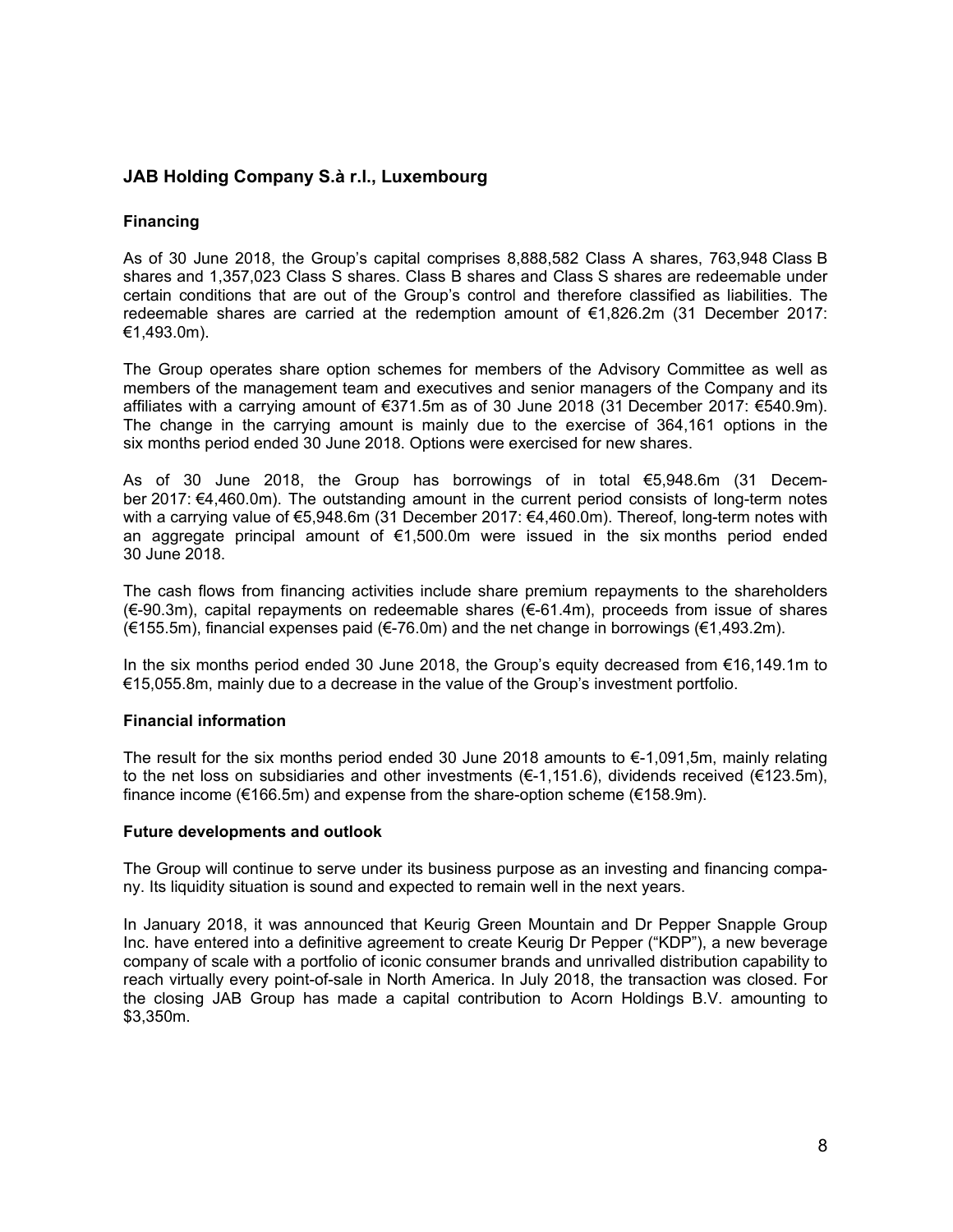In May 2018, it was announced that JAB Group together with JAB Consumer Fund and other equity partners will acquire Pret A Manger ("Pret"), a leading company in the ready-to-eat food market. The transaction is expected to be completed in 2018. JAB Group, JAB Consumer Fund and other equity partners will together make an equity investment of approximately £1.0bn as part of the financing of the transaction that was committed by JAB Group at signing of the transaction and will be finally allocated to JAB Group, JAB Consumer Fund and the other investors. JAB Group will make an equity contribution of not more than €0.4bn.

After 30 June 2018, JAB Group has sold Reckitt Benckiser shares, reducing its shareholding to below 3%.

In August 2018, JAB Group acquired further Coty Inc. shares for an amount of \$32m.

Luxembourg, 17 September 2018

Managing Directors:

M. Hopmann

J. Creus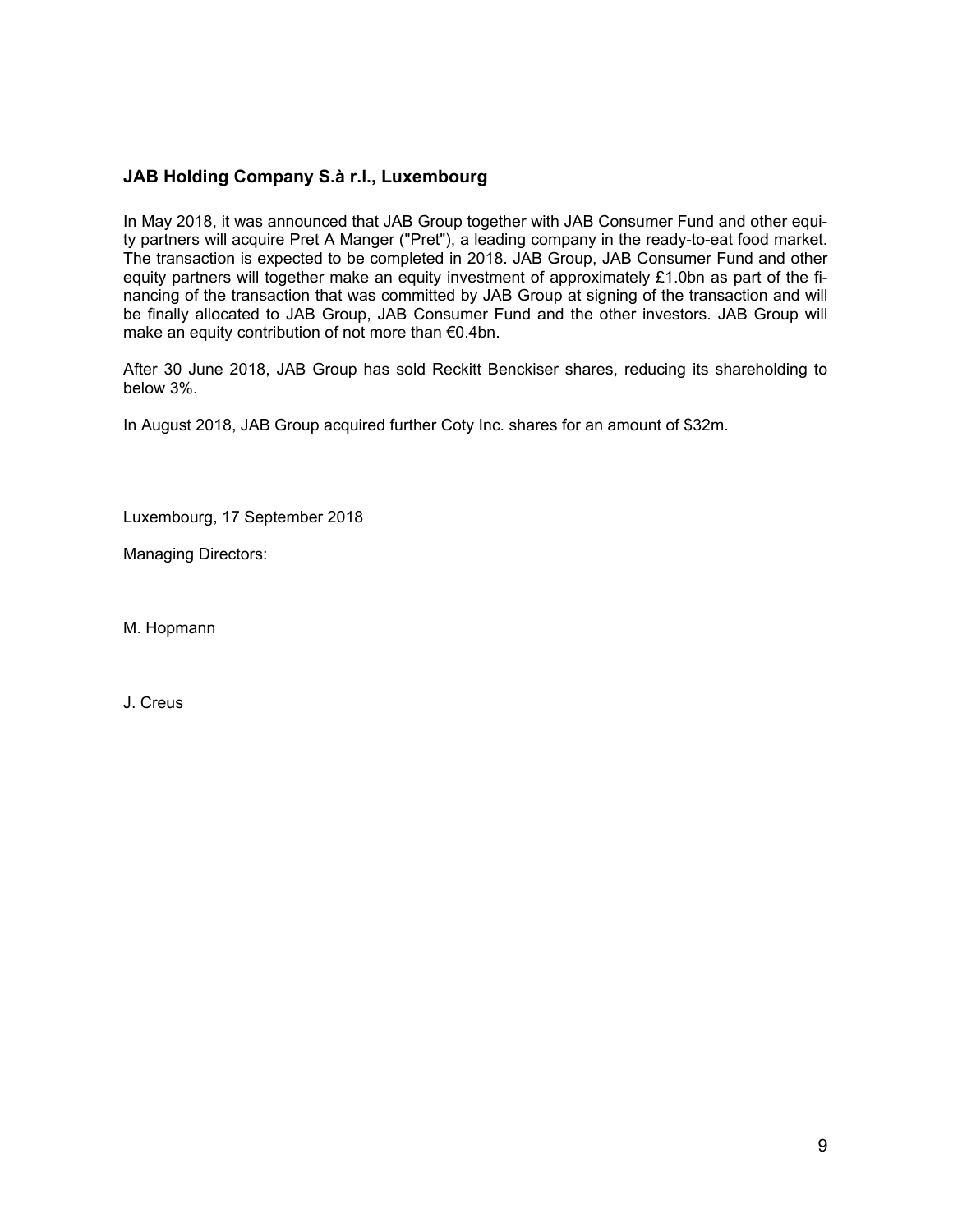## **Interim Condensed Consolidated Statement of Financial Position as of 30 June 2018**

|                                      | <b>Note</b> | 2018/06/30      | 2017/12/31      |
|--------------------------------------|-------------|-----------------|-----------------|
|                                      |             | in $\epsilon$ m | in $\epsilon$ m |
| <b>ASSETS</b>                        |             |                 |                 |
| <b>Subsidiaries</b>                  | 3.1         | 13,890.0        | 13,198.3        |
| Other investments                    | 3.2         | 5,064.0         | 7,559.7         |
| Corporate debt securities            | 3.3         | 852.2           | 852.2           |
| Loans                                | 3.4         | 22.6            | 54.2            |
| Other assets                         | 3.5         | 17.4            | 15.3            |
| Cash and cash equivalents            | 3.6         | 3,038.4         | 674.7           |
| Non-current assets held-for-sale     | 3.7         | 403.3           | 389.8           |
| <b>Total assets</b>                  |             | 23,287.9        | 22,744.2        |
| <b>EQUITY AND LIABILITIES</b>        |             |                 |                 |
| <b>Total equity</b>                  | 3.8         | 15,055.8        | 16,149.1        |
| Attributable to owners of the parent |             | 15,055.8        | 16,149.1        |
| <b>Borrowings</b>                    | 3.11        | 5,948.6         | 4,460.0         |
| Redeemable shares                    | 3.9         | 1,826.2         | 1,493.0         |
| <b>Other liabilities</b>             | 3.10, 3.12  | 457.3           | 642.1           |
| <b>Total liabilities</b>             |             | 8,232.1         | 6,595.2         |
| <b>Total equity and liabilities</b>  |             | 23,287.9        | 22.744.2        |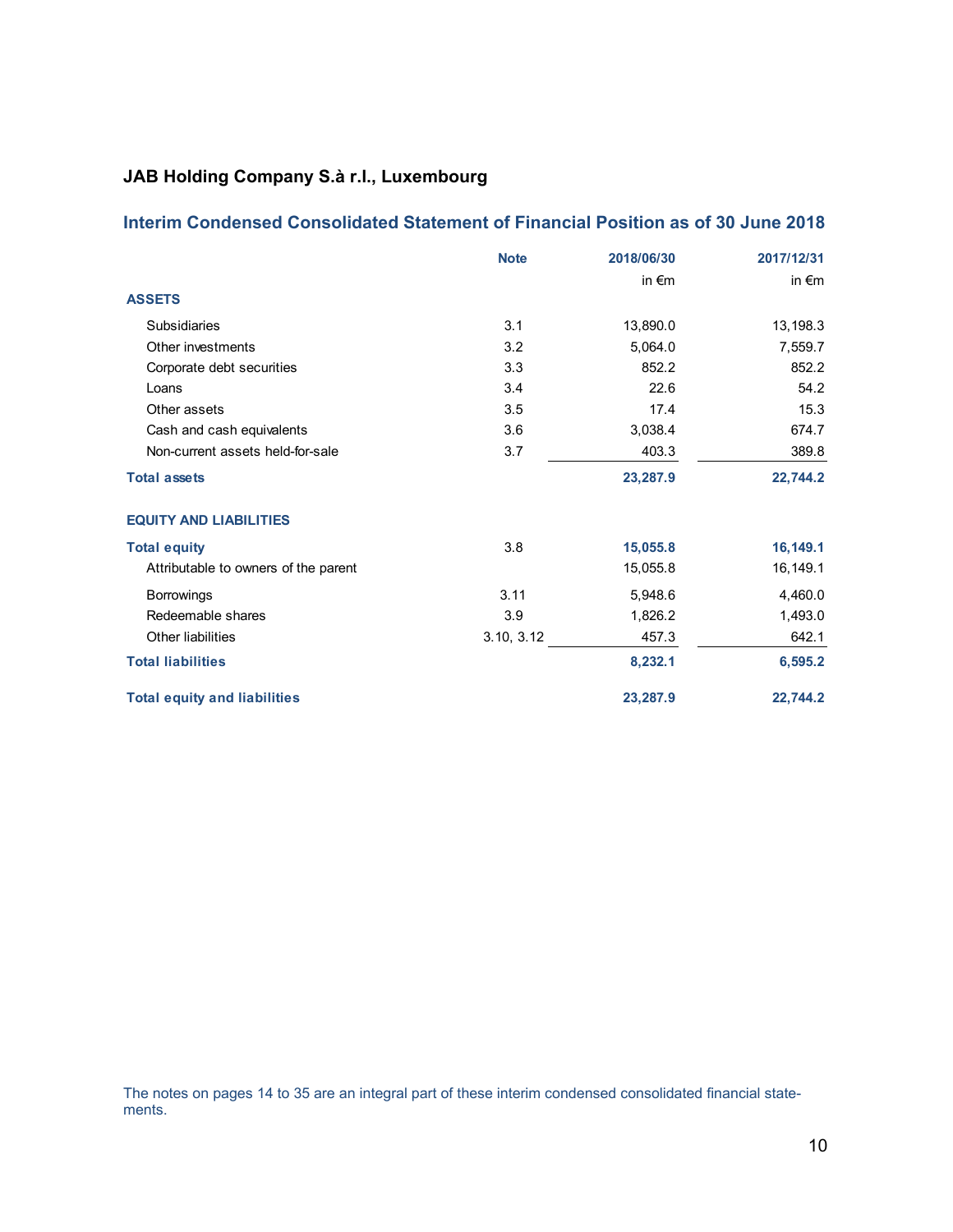### **Interim Condensed Consolidated Statement of Profit or Loss and Other Comprehensive Income for the six months period ended 30 June 2018**

|                                                         |             | For the six     | For the six     |
|---------------------------------------------------------|-------------|-----------------|-----------------|
|                                                         |             | months ended    | months ended    |
|                                                         | <b>Note</b> | 30 June 2018    | 30 June 2017    |
|                                                         |             | in $\epsilon$ m | in $\epsilon$ m |
| Net gain / (loss) on subsidiaries and other investments | 3.13        | $-1,151.6$      | 470.9           |
| Dividend income                                         | 3.14        | 123.5           | 147.4           |
| Finance income                                          | 3.15        | 166.5           | 1.9             |
| Finance expenses                                        | 3.15        | $-51.1$         | $-343.9$        |
| General and administrative expenses                     | 3.16        | $-178.8$        | $-523.7$        |
| <b>Result before tax</b>                                |             | $-1,091.5$      | $-247.4$        |
| Taxes on income                                         | 3.17        | 0.0             | $-4.2$          |
| <b>Result for the period</b>                            |             | $-1,091.5$      | $-251.6$        |
| Attributable to owners of the parent                    |             | $-1,091.5$      | $-251.6$        |
| Items that may be reclassified                          |             |                 |                 |
| subsequently to profit and loss                         |             |                 |                 |
| Currency translation differences                        |             | $-61.4$         | 155.9           |
| Other comprehensive income                              |             | $-61.4$         | 155.9           |
| <b>Total comprehensive income</b>                       |             | $-1,152.9$      | $-95.7$         |
| Attributable to owners of the parent                    |             | $-1,152.9$      | $-95.7$         |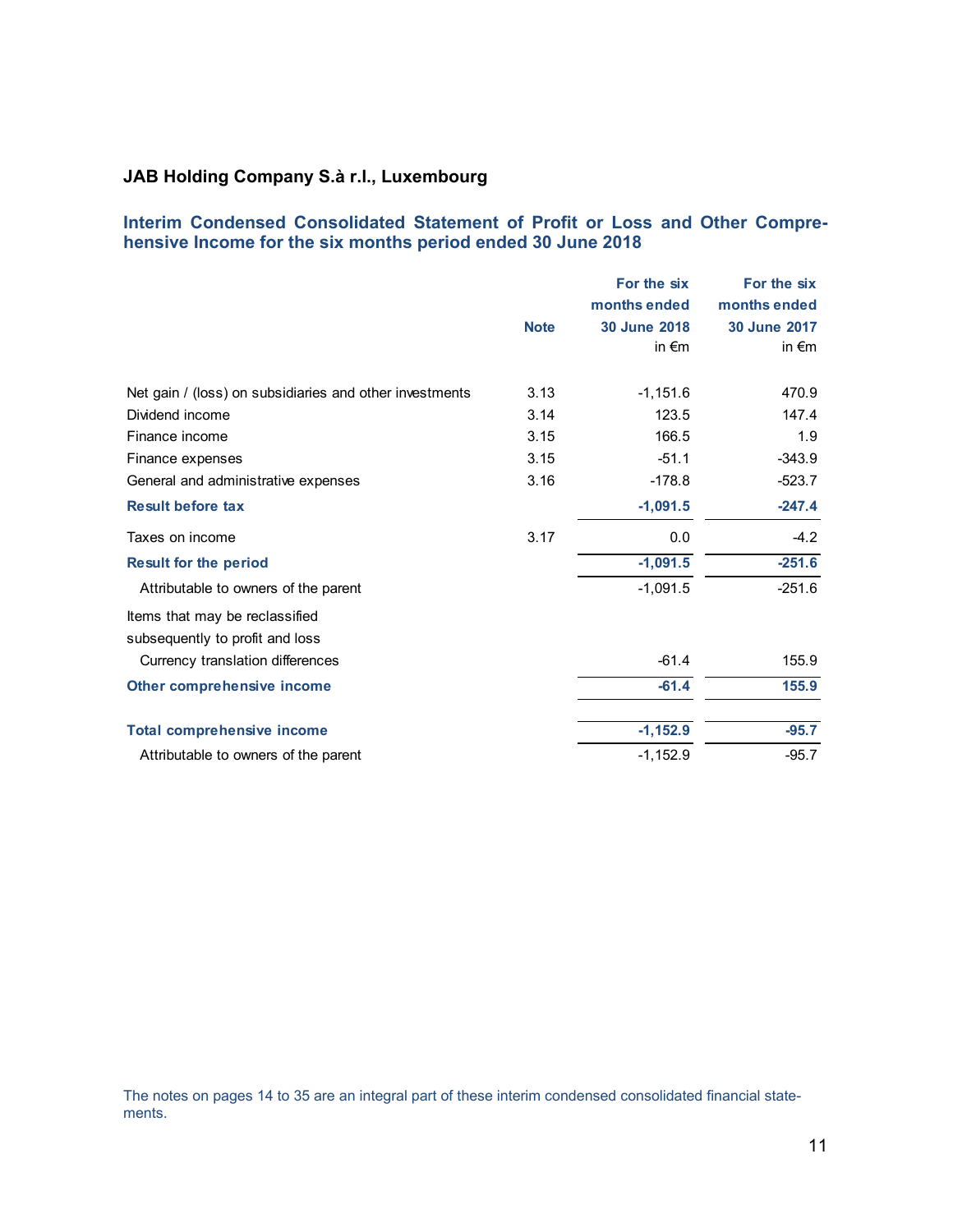## **Interim Condensed Consolidated Statement of Changes in Equity for the six months period ended 30 June 2018**

|                                                                        | <b>Note</b> | <b>Share</b><br>capital | <b>Share</b><br>premium | <b>Foreign</b><br>currency<br>translation<br>reserve | <b>Retained</b><br>earnings | <b>Total equity</b> |
|------------------------------------------------------------------------|-------------|-------------------------|-------------------------|------------------------------------------------------|-----------------------------|---------------------|
|                                                                        |             | in $\epsilon$ m         | in $\epsilon$ m         | in $\epsilon$ m                                      | in $\epsilon$ m             | in $\epsilon$ m     |
| Balance as of 1 January 2017                                           |             | 6.6                     | 7,655.7                 | $-279.2$                                             | 8.489.2                     | 15,872.3            |
| Issue of share capital<br>Total income and expense recognised directly | 3.8.1       | 0.0                     | 0.0                     | 0.0                                                  | 0.0                         | 0.0                 |
| in equity                                                              |             | 0.0                     | 0.0                     | 155.9                                                | 0.0                         | 155.9               |
| Result for the period                                                  |             | 0.0                     | 0.0                     | 0.0                                                  | $-251.6$                    | $-251.6$            |
| Total recognised income and expense                                    |             | 0.0                     | 0.0                     | 155.9                                                | $-251.6$                    | $-95.7$             |
| Repayment of share premium                                             | 3.8.1       | 0.0                     | $-61.0$                 | 0.0                                                  | 0.0                         | $-61.0$             |
| Balance as of 30 June 2017                                             |             | 6.6                     | 7,594.7                 | $-123.4$                                             | 8,237.6                     | 15,715.6            |
| Balance as of 1 January 2018                                           |             | 6.6                     | 7,594.7                 | $-48.9$                                              | 8,596.6                     | 16,149.1            |
| Issue of share capital<br>Total income and expense recognised directly | 3.8.1       | 0.1                     | 149.8                   | 0.0                                                  | 0.0                         | 149.9               |
| in equity                                                              |             | 0.0                     | 0.0                     | $-61.4$                                              | 0.0                         | $-61.4$             |
| Result for the period                                                  |             | 0.0                     | 0.0                     | 0.0                                                  | $-1,091.5$                  | $-1,091.5$          |
| Total recognised income and expense                                    |             | 0.0                     | 0.0                     | $-61.4$                                              | $-1,091.5$                  | $-1,152.9$          |
| Repayment of share premium                                             | 3.8.1       | 0.0                     | $-90.3$                 | 0.0                                                  | 0.0                         | $-90.3$             |
| Balance as of 30 June 2018                                             |             | 6.7                     | 7,654.2                 | $-110.3$                                             | 7,505.1                     | 15,055.8            |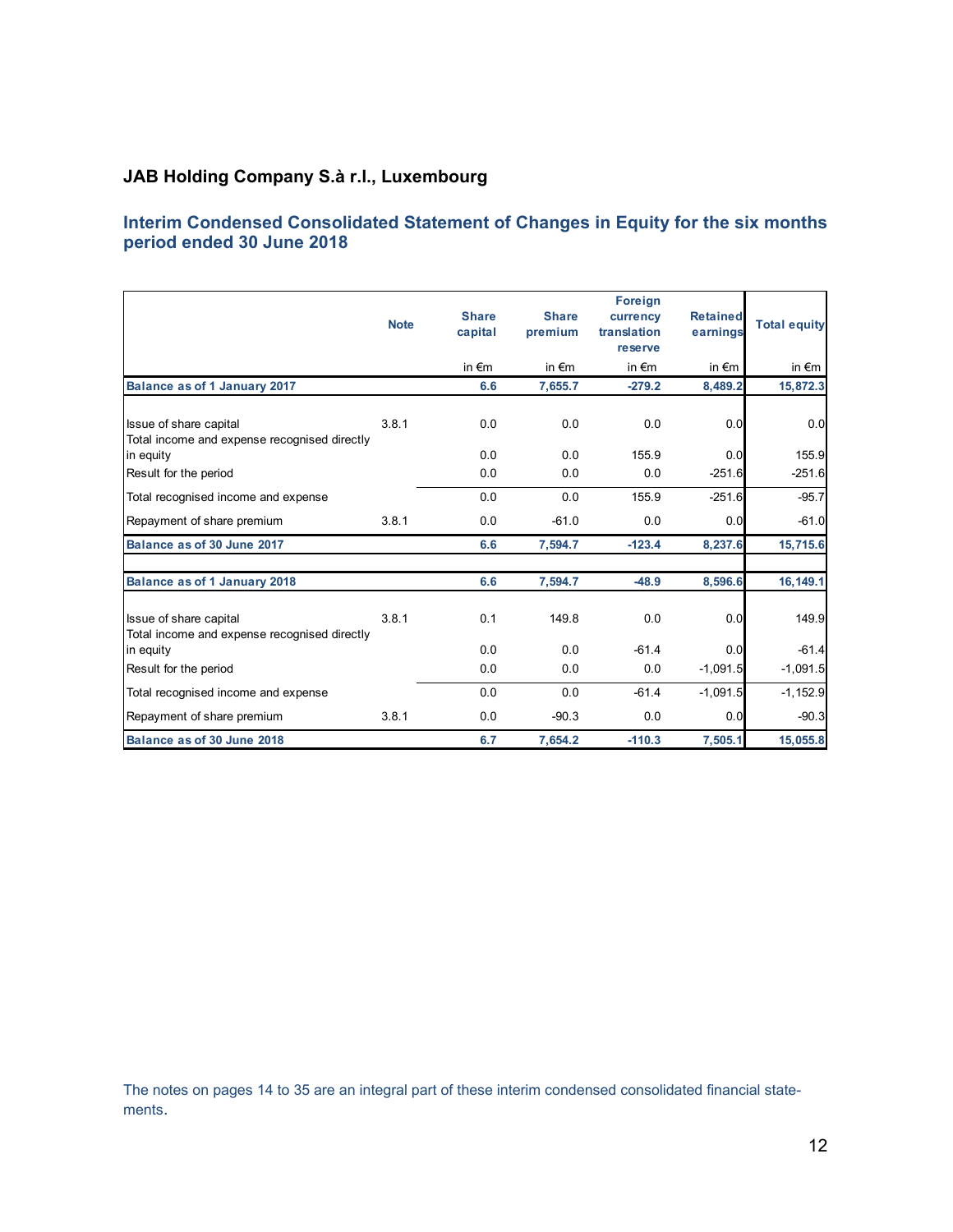### **Interim Condensed Consolidated Cash Flow Statement for the six months period ended 30 June 2018**

|                                                                                             | <b>Note</b> | For the six<br>months ended<br>30 June 2018<br>in $\epsilon$ m | For the six<br>months ended<br>30 June 2017<br>in $\epsilon$ m |
|---------------------------------------------------------------------------------------------|-------------|----------------------------------------------------------------|----------------------------------------------------------------|
| <b>Cash flows from operating activities</b>                                                 |             |                                                                |                                                                |
| Result before tax                                                                           |             | $-1,091.5$                                                     | $-247.4$                                                       |
| Finance expenses                                                                            | 3.15        | 51.1                                                           | 343.9                                                          |
| Gain from change in fair value of redeemable shares                                         | 3.15        | $-1.2$                                                         | 0.0                                                            |
| Net gain / (loss) from change in fair value of subsidiaries and                             |             |                                                                |                                                                |
| other investments                                                                           | 3.13        | 1,151.6                                                        | $-470.9$                                                       |
| Payments on acquisition of subsidiaries, other investments<br>and corporate-debt securities | $3.1 - 3.2$ | $-349.4$                                                       | $-71.5$                                                        |
| Proceeds from sale of subsidiaries and other investments                                    | 3.2         | 931.5                                                          | 0.0                                                            |
| Capital repayments from subsidiaries                                                        | 3.1         | 65.7                                                           | 30.7                                                           |
| Adjustment for share-based payment transactions                                             |             | 158.9                                                          | 168.4                                                          |
| Other adjustment                                                                            |             | $-43.4$                                                        | 0.0                                                            |
| Changes in other assets and liabilities from operating activities                           |             |                                                                |                                                                |
| (Net increase) / decrease in loans                                                          | 3.4         | 21.7                                                           | $-36.2$                                                        |
| (Net increase) / decrease in other assets                                                   | 3.5         | $-2.8$                                                         | $-0.5$                                                         |
| Net increase / (decrease) in other liabilities                                              | 3.12        | 5.5                                                            | 0.9                                                            |
| Income taxes paid and withholding taxes                                                     | 3.17        | 0.0                                                            | -4.2                                                           |
|                                                                                             |             |                                                                |                                                                |
| Net cash from / (used in) operating activities                                              |             | 897.6                                                          | $-286.8$                                                       |
| <b>Cash flows from financing activities</b>                                                 |             |                                                                |                                                                |
| Contribution owners of the parent                                                           |             | 150.0                                                          | 0.0                                                            |
| Repayment of share premium to owners of the parent                                          | 3.8.1       | $-90.3$                                                        | $-61.0$                                                        |
| Changes in borrowings                                                                       | 3.11        | 1,493.2                                                        | 727.8                                                          |
| Financial expenses paid                                                                     |             | $-76.0$                                                        | $-55.4$                                                        |
| Proceeds from issue of redeemable shares                                                    | 3.9         | 5.5                                                            | 303.5                                                          |
| Capital repayments on redeemable shares                                                     | 3.9         | $-61.4$                                                        | -0.8                                                           |
| Net cash from / (used in) financing activities                                              |             | 1,421.0                                                        | 914.1                                                          |
| Cash and cash equivalents at beginning of period                                            | 3.6         | 674.7                                                          | 180.8                                                          |
| Net cash from / (used in) operating activities                                              |             | 897.6                                                          | $-286.8$                                                       |
| Net cash from / (used in) financing activities                                              |             | 1,421.0                                                        | 914.1                                                          |
| Effect of exchange rate fluctuations on cash and cash                                       |             |                                                                |                                                                |
| equivalents                                                                                 |             | 45.1                                                           | -9.8                                                           |
| Cash and cash equivalents at end of period                                                  | 3.6         | 3,038.4                                                        | 798.3                                                          |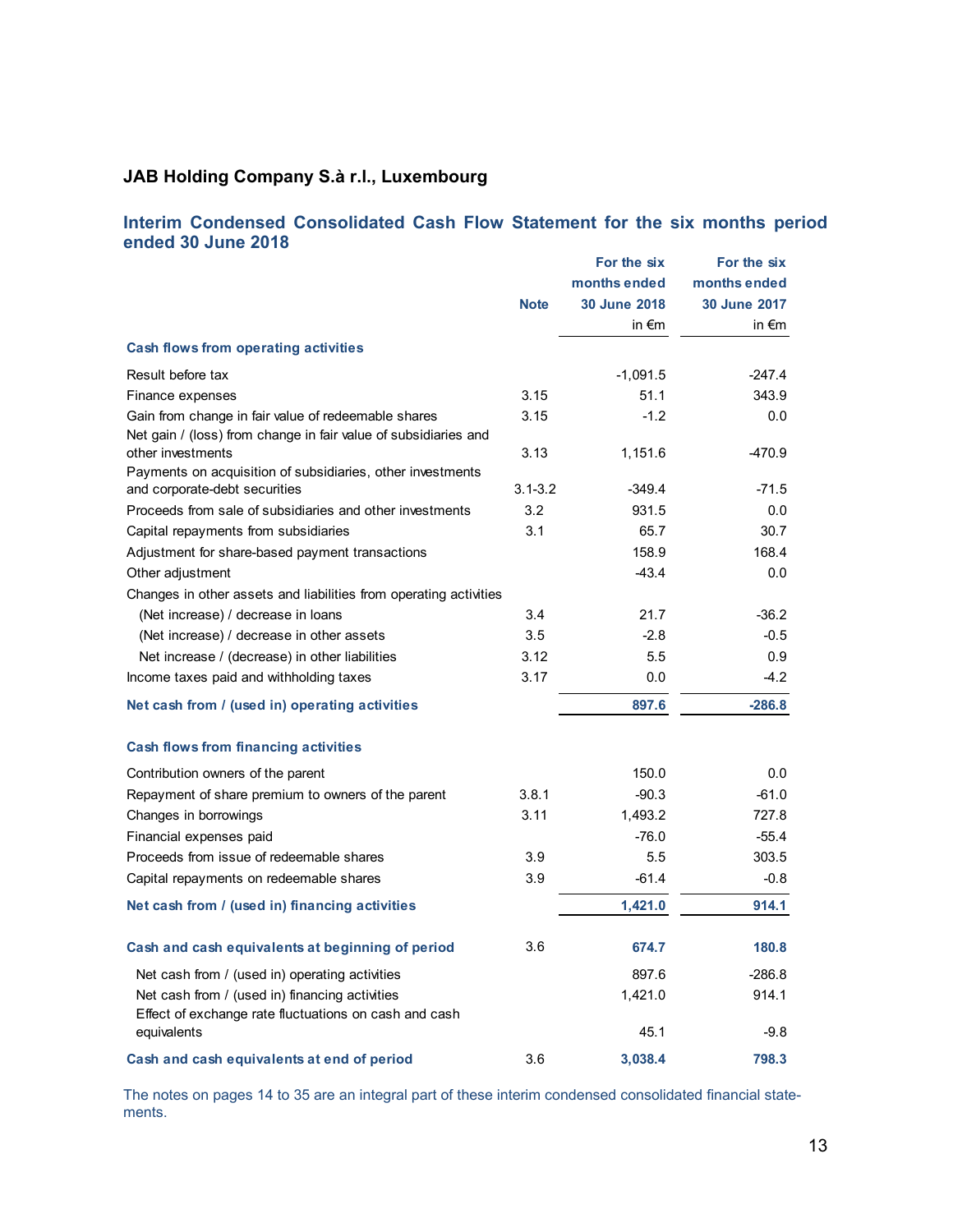## **Notes to the Interim Condensed Consolidated Financial Statements**

## **1. General information**

JAB Holding Company S.à r.l. (the "Company") is a Company domiciled in Luxembourg. The address of the Company's registered office is 4, Rue Jean Monnet, L-2180 Luxembourg. The Company's object is to act as a holding company and therefore the acquisition of participations. The Company is focused on generating superior returns from long-term investments in companies with premium brands and strong growth and margin dynamics.

JAB Holding Company S.à r.l. is an entity that obtains funds from investors for the purpose of providing those investors – directly or indirectly through subsidiaries (together the "Group") – with investment management services. The funds are invested for returns from capital appreciation and investment income. The Group measures and evaluates the performance of substantially all of its investments on a fair value basis. JAB Holding Company S.à r.l. therefore is assessed by the board to be an Investment Entity in accordance with IFRS 10.27 and is required to apply the exception to consolidation and instead accounts for its investments in a subsidiary at fair value through profit and loss.

The interim condensed consolidated financial statements do not include all the information and disclosures required in the annual financial statements, and should be read in conjunction with the Company's annual consolidated financial statements for the year ended 31 December 2017, as they provide an update of previously reported information. They do not include all of the information required for a complete set of IFRS financial statements. However, selected explanatory notes are included to explain events and transactions that are significant to an understanding of the changes in the Group's financial position and performance since the last financial statements.

## **2. Accounting policies**

#### **2.1 Statement of compliance**

The interim condensed consolidated financial statements for the six months period ended 30 June 2018 have been prepared applying the same accounting policies as are applied in the Group's annual financial statements, except for accounting policy changes made after the date of the most recent annual financial statement that are to be reflected in the next annual financial statements.

The Group's annual financial statements have been prepared in accordance with International Financial Reporting Standards as adopted by the European Union ("IFRS").

The interim consolidated financial statements for the six months period ended June 2018 therefore have been prepared in accordance with IAS 34 - Interim Financial Reporting as adopted by the European Union.

This is the first set of the Group's interim condensed consolidated financial statements where IFRS 9 has been applied. Changes to significant accounting policies are described in Note 2.5.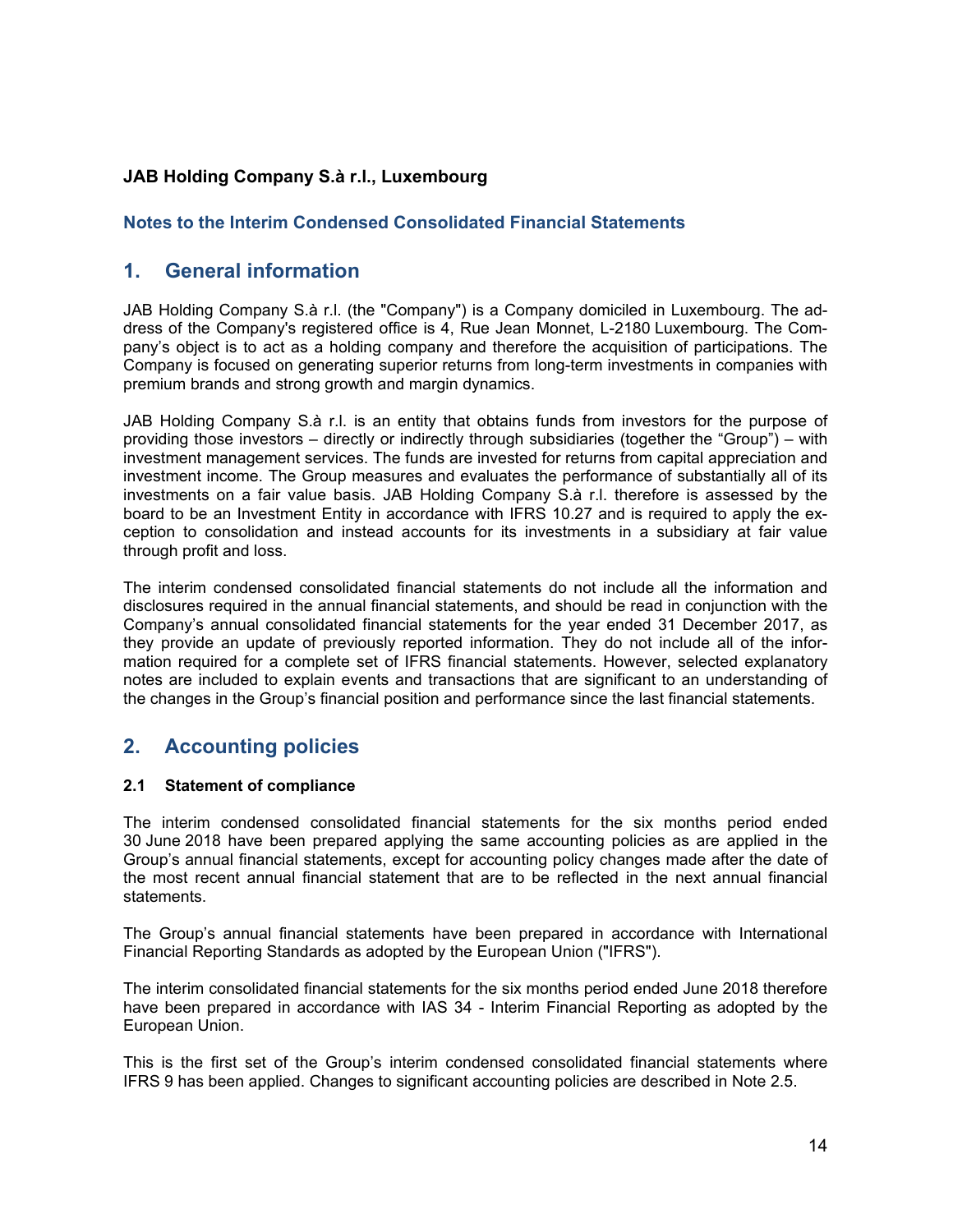### **2.2 Significant accounting judgements, estimates and assumptions**

The interim condensed consolidated financial statements require the management to make judgments, estimates and assumptions that effect the application of policies and reported amounts of assets and liabilities, income and expenses. Actual results may differ from these estimates.

The estimates and underlying assumptions are reviewed on an ongoing basis. Revisions to accounting estimates are recognised in the period in which the estimate is revised if the revision affects only that period or in the period of the revision and future periods if the revision affects both current and future periods. The significant judgements made by management in applying the Group's accounting policies and the key sources of estimation uncertainty were the same as those that applied to the annual consolidated financial statements as at and for the year ended 31 December 2017.

#### **2.3 Consolidation**

There were no material changes in the composition of the Group in the half year ended 30 June 2018.

#### **2.4 Foreign currency transactions**

The consolidated financial statements are presented in Euro  $(\epsilon)$ , which is different from JAB Holding Company S.à r.l.'s functional currency, which is US-Dollar (\$).

#### **2.5 Accounting policies and disclosures**

Except as described below, the accounting policies applied by the Group for these interim condensed consolidated financial statements are consistent with those described in the Consolidated Financial Statements 2017, as are the methods of computation.

#### **New and amended standards adopted by the Group**

A number of new standards issued by the International Accounting Standards Board (IASB) are effective for the first time for an accounting period that begins on or after 1 January 2018. The adoption of the following standards had no significant impact on the Group's consolidated financial statements.

#### **IFRS 9 Financial Instruments**

IFRS 9 Financial Instruments replaces IAS 39 Financial Instruments: Recognition and Measurement for annual periods beginning on or after 1 January 2018, bringing together all three aspects of the accounting for financial instruments: classification and measurement: impairment; and hedge accounting.

The Group has applied IFRS 9 retrospectively, with the initial application date of 1 January 2018.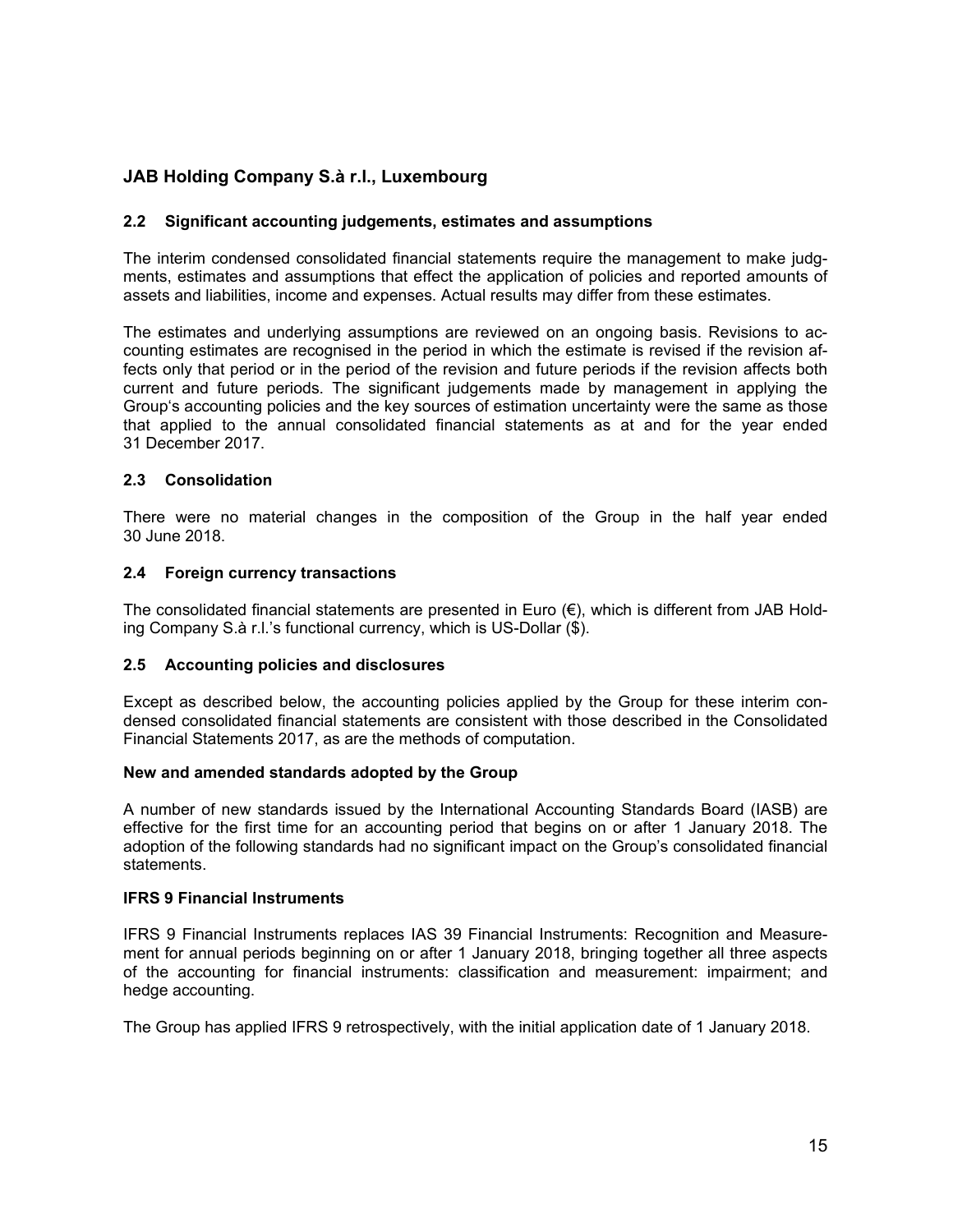#### Financial assets and liabilities

IFRS 9 contains a new classification and measurement approach for financial assets that reflects the business model in which assets are managed and their cash flow characteristics. IFRS 9 contains three principal classification categories for financial assets: measured at amortised cost, fair value through other comprehensive income (FVOCI) and fair value through profit or loss (FVTPL). The standard eliminates the existing IAS 39 categories of held to maturity, loans and receivables and available for sale.

As of adoption of IFRS 9, the Group's investment portfolio continues to be classified at fair value through profit or loss (FVTPL). Consequently, equity investments measured at FVTPL under IAS 39 continue to be measured on the same basis under IFRS 9.

IFRS 9 replaces the 'incurred loss' model in IAS 39 with an 'expected credit loss' model. The new impairment model applies to financial assets measured at amortised cost, contract assets and debt investments at FVOCI, but not to investments in equity instruments. Under IFRS 9, credit losses are recognised earlier than under IAS 39.

IFRS 9 largely retains the existing requirements in IAS 39 for the classification of financial liabilities. The Group has not designated any financial liabilities at FVTPL and did not when implementing IFRS 9. Consequently, there was no effect of adopting IFRS 9 on the carrying amounts of financial liabilities at 1 January 2018.

Furthermore, the adoption of IFRS 9 has not had an effect on the Group's accounting policies related to other financial assets and derivative financial instruments. As a result, the adoption of IFRS 9 has not had an effect on the Group's interim consolidated financial statements.

#### **New standards and interpretations not yet adopted by the Group**

A number of new standards are effective for annual periods beginning after 1 January 2018, and earlier application is permitted. However, the Group has not early adopted the new or amended standards in preparing these interim condensed financial statements. None of these is expected to have a significant effect on the consolidated financial statements of the Group.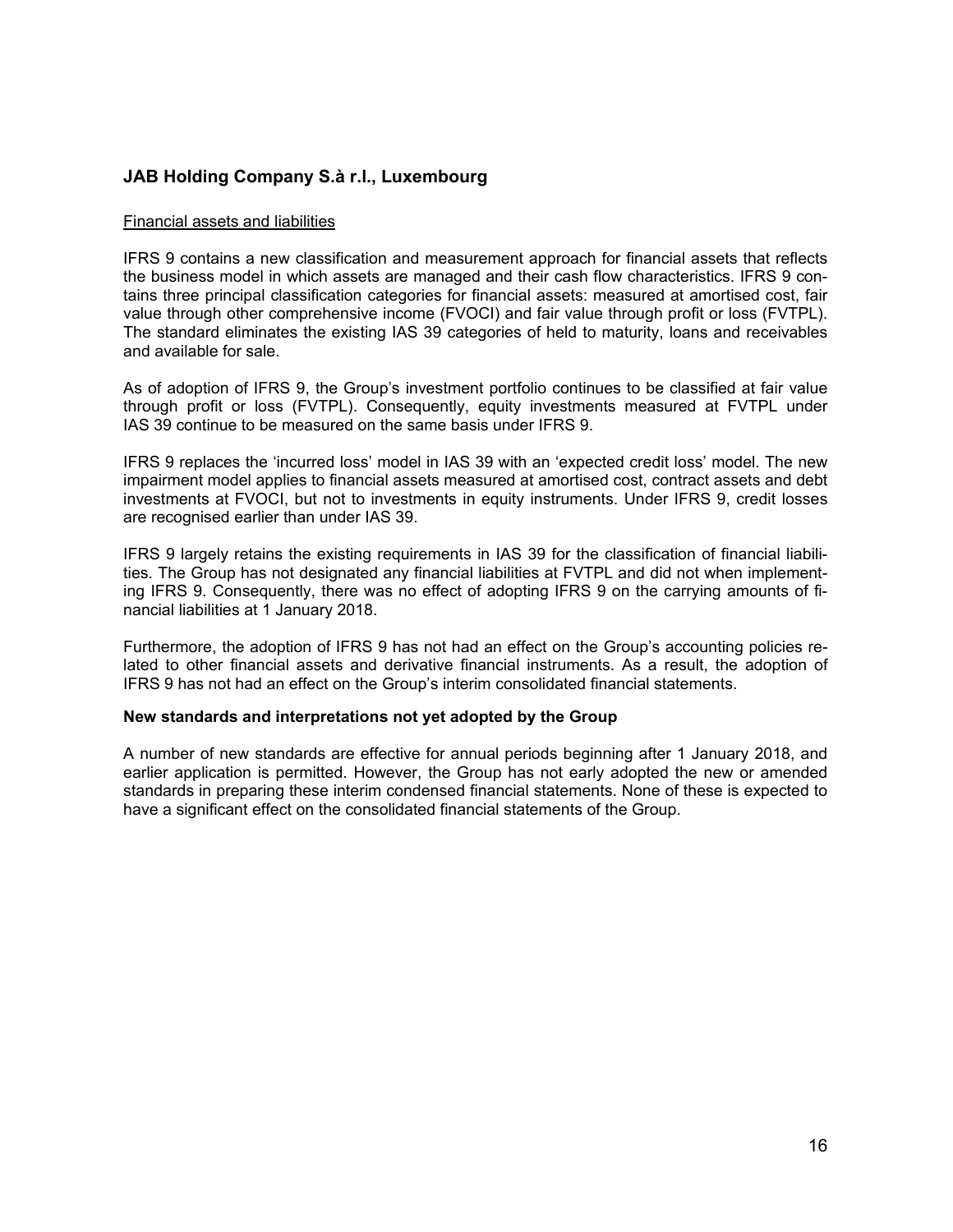## **3. Notes to the Consolidated Financial Statements**

#### **3.1 Subsidiaries**

The following table gives an overview of material subsidiaries as of 30 June 2018:

|                                      | <b>30 June 2018</b> | 31 December 2017 |
|--------------------------------------|---------------------|------------------|
| <b>Subsidiaries</b>                  | $\frac{0}{0}$       | $\frac{0}{0}$    |
| Acorn Holdings B.V., Netherlands     | 61.4                | 57.3             |
| Beech I G.P., USA                    | 60.2                | 56.4             |
| JAB Coffee Holding B.V., Netherlands | 56.1                | 51.9             |
| JAB Luxury GmbH, Switzerland         | 100.0               | 100.0            |

The movements in subsidiaries can be detailed as follows:

| <b>Subsidiaries</b>                                   | Acorn Holdings<br>B.V. | Beech I G.P.          | <b>JAB</b> Coffee<br>Holding B.V. | <b>Others</b>     | <b>Total</b>              |
|-------------------------------------------------------|------------------------|-----------------------|-----------------------------------|-------------------|---------------------------|
|                                                       | in $\epsilon$ m        | in $\epsilon$ m       | in $\epsilon$ m                   | in $\epsilon$ m   | in $\epsilon$ m           |
| Balance as of<br>31 December 2017                     | 9.719.8                | 3,323.5               | 150.2                             | 4.8               | 13,198.3                  |
| <b>Additions</b><br>Disposals<br>Change in fair value | 0.0<br>$-65.7$<br>65.7 | 236.4<br>0.0<br>431.7 | 27.1<br>0.0<br>$-3.6$             | 0.0<br>0.0<br>0.1 | 263.5<br>$-65.7$<br>493.9 |
| <b>Balance as of</b><br>30 June 2018                  | 9,719.8                | 3,991.6               | 173.7                             | 4.9               | 13,890.0                  |

#### *Acorn Holdings B.V.*

In the six months period ended 30 June 2018, JAB Group received a capital repayment of €65.7m from Acorn Holdings B.V.

#### *Beech I G.P.*

In the six months period ended 30 June 2018, JAB Group made a capital contribution of €7.7m to Beech I G.P. and acquired further Beech I G.P. shares for an amount of €228.7m.

#### *JAB Coffee Holding B.V.*

In the six months period ended 30 June 2018, JAB Group made a capital contribution of €27.1m to JAB Coffee Holding B.V.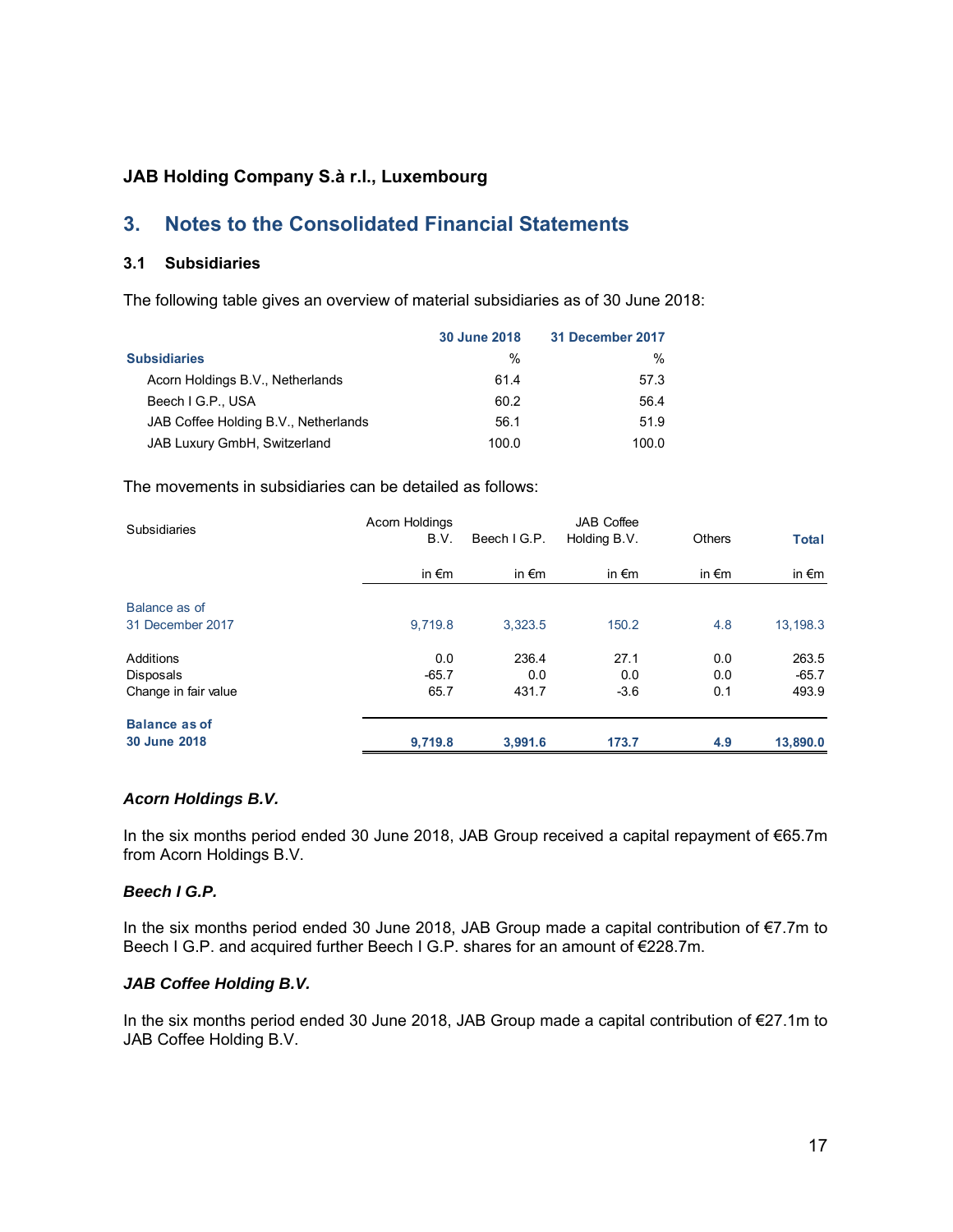#### **3.2 Other investments**

The following table gives an overview of material other investments (including associates) as of 30 June 2018:

|                                  | 30 June 2018 | 31 December 2017 |
|----------------------------------|--------------|------------------|
| <b>Other investments</b>         | %            | ℅                |
| Reckitt Benckiser Group Plc., UK | 3 1          | 51               |
| Coty Inc. USA                    | 38.6         | 38.1             |

The movements in other investments can be detailed as follows:

| Other investments                                     |                           | Reckitt<br><b>Benckiser</b> |                    |                                |
|-------------------------------------------------------|---------------------------|-----------------------------|--------------------|--------------------------------|
|                                                       | Coty Inc.                 | Group Plc.                  | Others             | <b>Total</b>                   |
|                                                       | in $\epsilon$ m           | in $\epsilon$ m             | in $\epsilon$ m    | in $\epsilon$ m                |
| Balance as of<br>31 December 2017                     | 4,743.4                   | 2,799.6                     | 16.7               | 7,559.7                        |
| Additions<br><b>Disposals</b><br>Change in fair value | 68.7<br>0.0<br>$-1,303.3$ | 0.0<br>$-931.5$<br>$-347.2$ | 17.2<br>0.0<br>0.4 | 85.9<br>$-931.5$<br>$-1,650.1$ |
| <b>Balance as of</b><br>30 June 2018                  | 3,508.8                   | 1,520.9                     | 34.3               | 5,064.0                        |

#### *Coty Inc.*

4.1 million Coty Inc. shares were acquired in the six months period ended 30 June 2018.

#### *Reckitt Benckiser Group Plc.*

14.3 million Reckitt Benckiser Group Plc. shares were sold in the six months period ended 30 June 2018.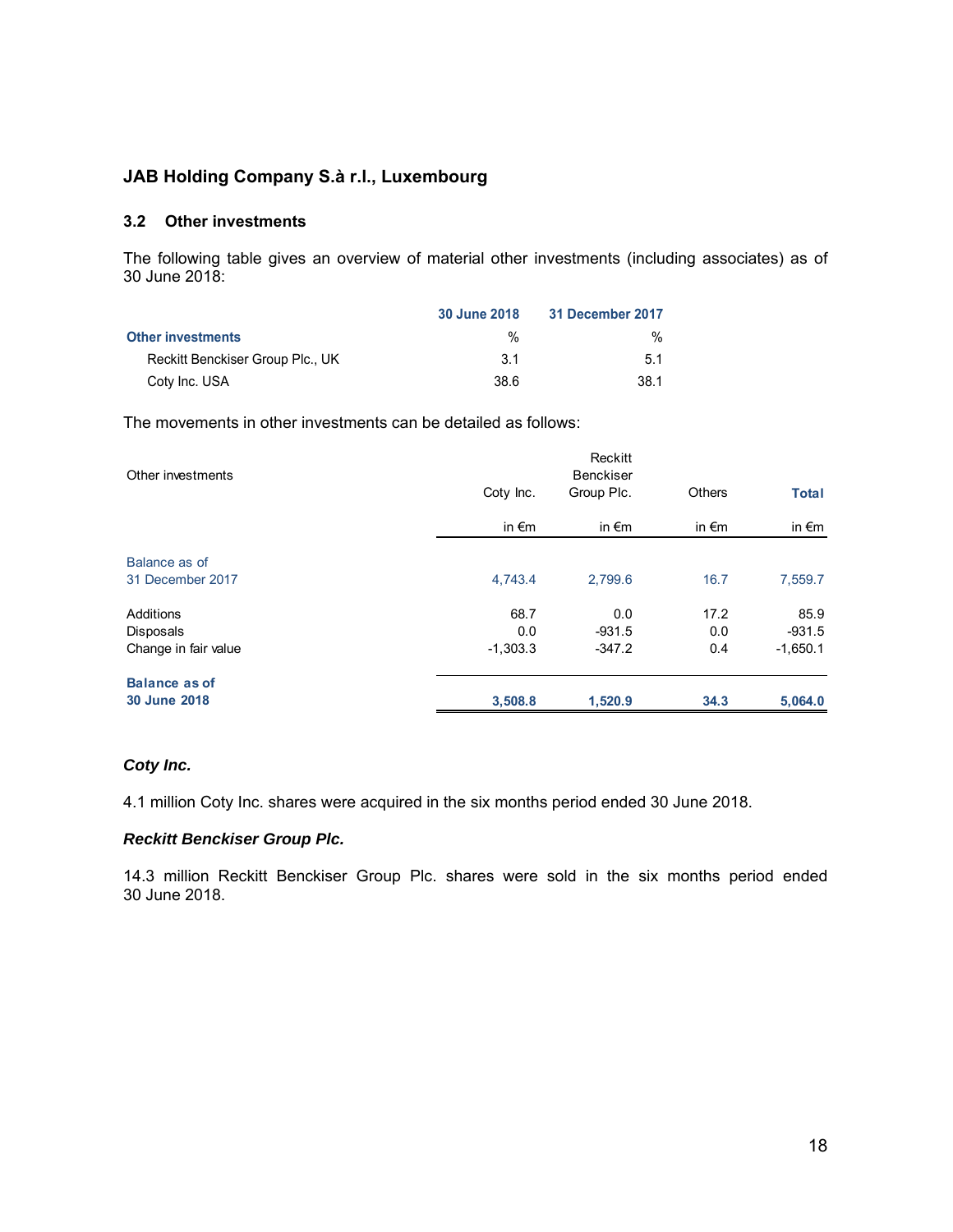#### **3.3 Corporate debt securities**

In October and December 2017, the Company acquired perpetual preferred shares in Acorn Holdings B.V. for an amount of €852.2m. These preferred shares have been classified as financial assets measured at FVTPL and have stated interest rates of 6.0 to 6.5% (31 December 2017: 5.5 to 6.0%).

#### **3.4 Loans**

The movements in the loans were as follows:

|                                | <b>JAB</b><br>Management | JAB Holding<br>Company,<br><b>LLC</b> | <b>Total</b>    |
|--------------------------------|--------------------------|---------------------------------------|-----------------|
|                                | in $\epsilon$ m          | in $\epsilon$ m                       | in $\epsilon$ m |
| Balance as of                  |                          |                                       |                 |
| 31 December 2017               | 51.0                     | 3.2                                   | 54.2            |
| Additions                      | 1.8                      | 0.0                                   | 1.8             |
| Disposals                      | $-33.0$                  | 0.0                                   | $-33.0$         |
| <b>Translation differences</b> | $-0.5$                   | 0.1                                   | $-0.4$          |
| <b>Balance as of</b>           |                          |                                       |                 |
| 30 June 2018                   | 19.3                     | 3.3                                   | 22.6            |
| Thereof current                | 19.3                     | 3.3                                   | 22.6            |

#### **3.5 Other assets**

|                            | 30 June 2018<br>in $\epsilon$ m | 31 December 2017<br>in $\epsilon$ m |
|----------------------------|---------------------------------|-------------------------------------|
| Prepayments                | 4.2                             | 4.8                                 |
| JAB Holding Company LLC    | 2.0                             | 1.6                                 |
| Accrued interest           | 3.9                             | 0.2                                 |
| Refund witholding tax      | 6.0                             | 5.8                                 |
| Foreign exchange contracts | 0.0                             | 1.1                                 |
| Other                      | 1.3                             | 1.8                                 |
| <b>Total</b>               | 17.4                            | 15.3                                |

#### **3.6 Cash and cash equivalents**

Cash and cash equivalents as of 30 June 2018 include bank deposits and liquidity funds available on demand in the amount of €3,038.4m (31 December 2017: €674.7m.)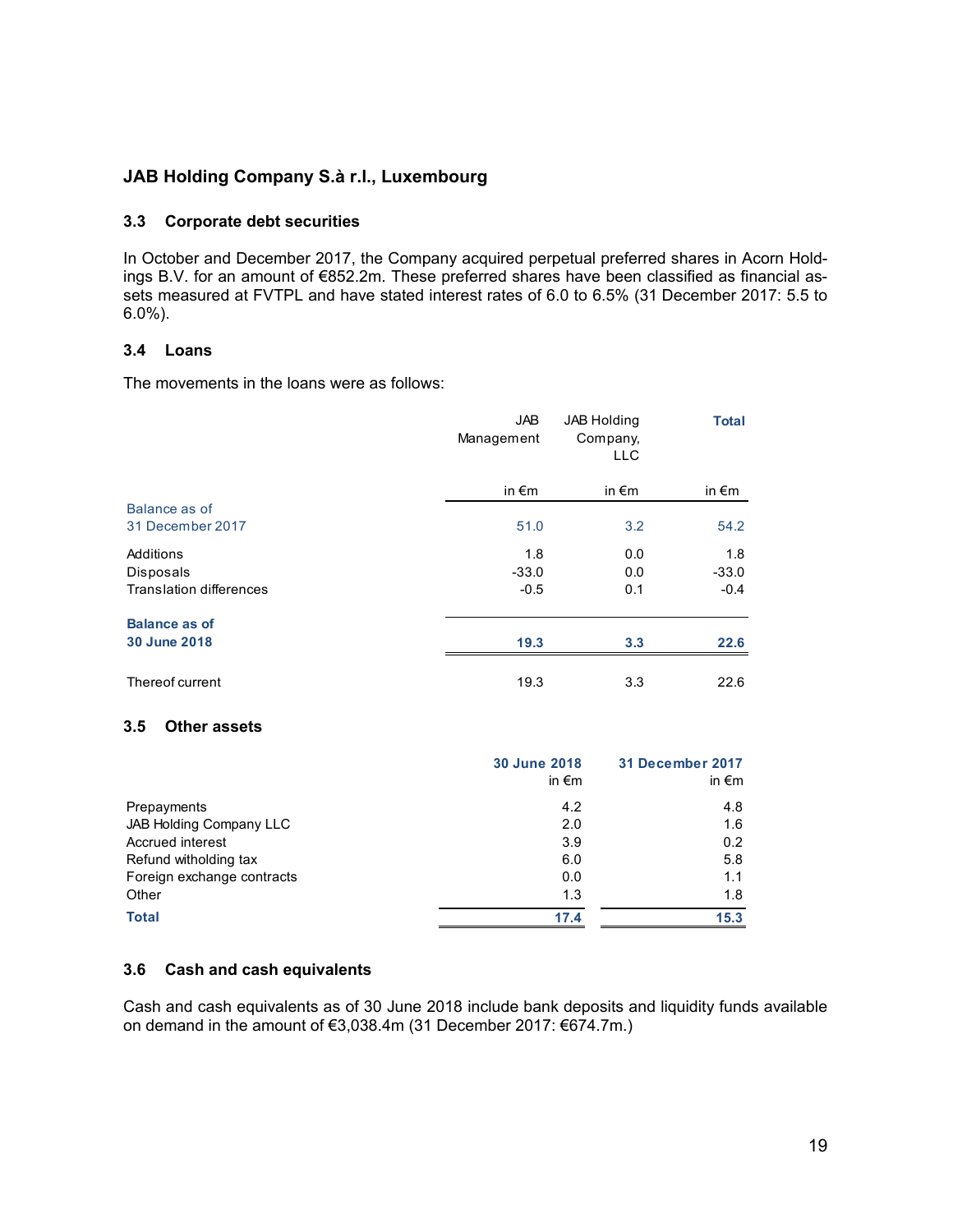#### **3.7 Non-current assets held-for-sale**

In June 2017, management committed to a plan to dispose of its investment in JAB Luxury GmbH and classified the investment in JAB Luxury GmbH and loans to JAB Luxury GmbH as held for sale.

As of 30 June 2018, the non-current assets held-for-sale comprised assets of €403.3m detailed as follows:

|                                              | <b>30 June 2018</b><br>in $\epsilon$ m | 31 December 2017<br>in $\epsilon$ m |
|----------------------------------------------|----------------------------------------|-------------------------------------|
| Subsidiary JAB Luxury GmbH                   | 394.2                                  | 389.8                               |
| Loan and accrued interest to JAB Luxury GmbH | 9.0                                    | 0.0                                 |
| <b>Total</b>                                 | 403.3                                  | 389.8                               |

#### **3.8 Shareholder's equity**

#### **3.8.1 Share capital and share premium**

Issued capital comprises:

|                             |            | <b>30 June 2018</b>        |               | <b>31 December 2017</b>    |
|-----------------------------|------------|----------------------------|---------------|----------------------------|
|                             | Number     | Nominal<br>Value<br>in \$m | <b>Number</b> | Nominal<br>Value<br>in \$m |
| Ordinary Class A shares     | 8,888,582  | 8.9                        | 8,800,200     | 8.8                        |
| Ordinary Class B shares     | 763.948    | 0.8                        | 596.142       | 0.6                        |
| Special Class S shares      | 1,357,023  | 1.4                        | 1.173.554     | 1.2                        |
| <b>Issued share capital</b> | 11,009,553 | 11.1                       | 10,569,896    | 10.6                       |

Each share has a nominal value of \$1.00.

Class A shares are recognised as equity, Class B shares and Class S shares are redeemable under certain conditions that are out of the Company's control. The redeemable shares have been classified as liabilities (see note 3.9).

In the six months period ended 30 June 2018, 88,382 Class A shares were issued with a nominal value of \$0,1m and a share premium in the amount of \$173.6m. No Class A shares were issued in the six months period ended 30 June 2017.

In the six months period ended 30 June 2018, no dividend was paid to the Class A shareholders. Capital repayments out of the share premium in the amount of \$110.7m (€90.3m; 2017: \$65.1m, €61.0m) were made to shareholders of Class A shares.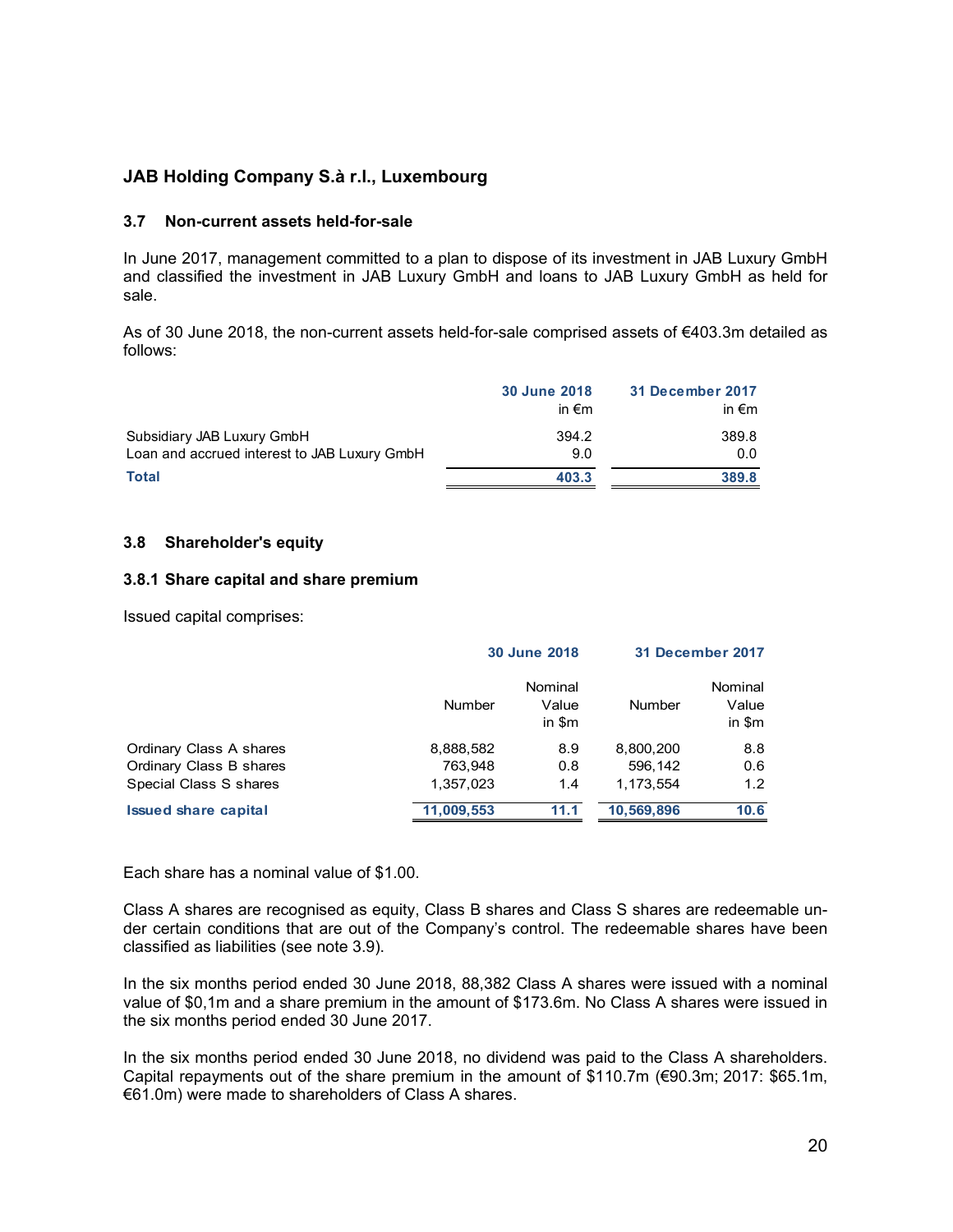#### **3.9 Redeemable shares**

The redeemable shares are carried at €1,826.2m (31 December 2017: €1,493.0m), including shares held by the management in the amount of €1,696.7m (31 December 2017: €1,367.1m).

As of 30 June 2018 and 31 December 2017, all redeemable shares are redeemable in short term, if specific criteria are met and therefore are presented as current liabilities (€1,826.2m; 31 December 2017: €1,493.0m). However, the Company does not expect that such criteria will be met in the short-term.

The following table illustrates the movements in the redeemable shares in the six months period ended 30 June 2018:

|                                 | Ordinary Class B shares |         | Special Class S shares |         |                               |                 |
|---------------------------------|-------------------------|---------|------------------------|---------|-------------------------------|-----------------|
|                                 |                         | Nominal |                        | Nominal |                               |                 |
|                                 | Number                  | Value   | Number                 | Value   | Carrying value Carrying value |                 |
|                                 |                         | in \$k  |                        | in \$k  | in \$m                        | in $\epsilon$ m |
| In issue at 1 January 2017      | 399,028                 | 399     | 698,135                | 698     | 854.0                         | 810.2           |
| Issued for cash                 | 171,968                 | 172     | 495,767                | 496     | 331.3                         |                 |
| Exercise of share options       |                         |         | 400,000                | 400     | 765.2                         |                 |
| Redeemed to the Company         |                         |         | -420,348               | $-420$  | $-402.1$                      |                 |
| Capital repayment/distributions |                         |         |                        |         | $-0.9$                        |                 |
| Change in fair value            |                         |         |                        |         | 249.2                         |                 |
| In issue at 30 June 2017        | 570,996                 | 571     | 1,173,554              | 1,174   | 1,797.7                       | 1,574.4         |
| In issue at 1 January 2018      | 596,142                 | 596     | 1,173,554              | 1,174   | 1,790.6                       | 1,493.0         |
| Issued for cash                 | 513                     | 1       | 199,114                | 199     | 6.2                           |                 |
| Exercise of share options       | 364,161                 | 364     |                        |         | 772.4                         |                 |
| Redeemed to the Company         | -196,868                | -197    | $-15,645$              | -16     | $-424.2$                      |                 |
| Capital repayment/distributions |                         |         |                        |         | $-15.5$                       |                 |
| Change in fair value            |                         |         |                        |         | $-0.5$                        |                 |
| In issue at 30 June 2018        | 763,948                 | 764     | 1,357,023              | 1,357   | 2,129.0                       | 1,826.2         |

The average issue price (for one ordinary share or five special shares) was \$2,121 (2017: \$1,921).

In the six months period ended 30 June 2018, no dividend was paid to Class B and special Class S shareholders out of retained earnings (2017: \$0.0m).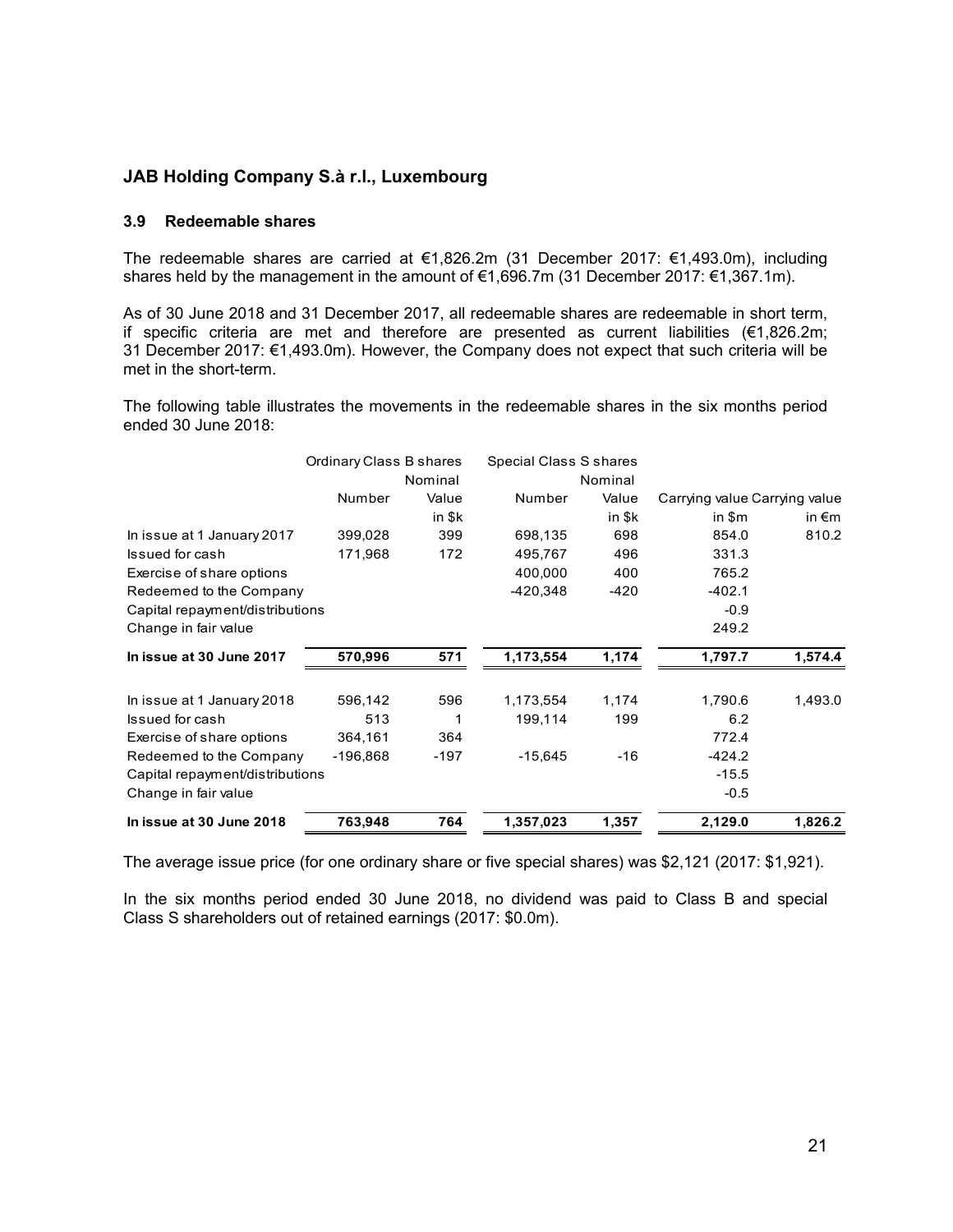#### **3.10 Share-based payments**

The Company has share purchase agreements with the members of the Advisory Committee as well as with members of its management team and executives and senior managers of the Company and its affiliates. The shares contain put features to sell shares back to the Company for cash. As such the shares are recorded as a liability at potential redemption amount (see note 3.9).

Further the Company has share option schemes for the members of the Advisory Committee as well as members of its management team and executives and senior managers of the Company and its affiliates. Options may be exercised at any time from the date of vesting to the date of their expiry. The exercise of an option will be suspended if the redemption would lead to a default under the financing agreements of the indirect subsidiary JAB Holdings B.V.

All options related to share based compensation plans were granted at the redemption amount of the underlying shares at the time of grant (see note 3.9).

In the six months period ended 30 June 2018, the options granted have the following vesting conditions and contractual lifes:

| Options granted                  | Number of<br><b>Options</b> | <b>Vesting Conditions</b>                                                                        | Contractual<br>Life of Options |
|----------------------------------|-----------------------------|--------------------------------------------------------------------------------------------------|--------------------------------|
| Six months ended<br>30 June 2018 | 192,038                     | Graded vesting over vesting<br>period of 5 service years (annual<br>instalments) from grant date | 10 years                       |
|                                  | 9.372                       | Vesting after 5 years' service                                                                   | 10 years                       |
|                                  |                             | from grant date                                                                                  |                                |

The following table lists the weighted average inputs for the measurement of the fair values at grant date for the share option granted for the six months ended 30 June 2018 and the inputs used for the measurement of the fair values of the outstanding share options as of 30 June 2018:

|                                                   |            | Measurement  |            | Measurement  |
|---------------------------------------------------|------------|--------------|------------|--------------|
|                                                   | Grant date | date         | Grant date | date         |
|                                                   | 2018       | 30 June 2018 | 2017       | 30 June 2017 |
| Dividend yield (%)                                | 0.7%       | 0.7%         | $0.7\%$    | 0.7%         |
| Expected volatility (%)                           | 30.0%      | 30.0%        | 30.0%      | 30.0%        |
| Risk-free interest rate (%)                       | 2.8%       | 2.9%         | $2.2\%$    | 2.2%         |
| Expected life of options (years)                  | 7.5 years  | 6.0 years    | 7.5 years  | 4.9 years    |
| Exercise price (USD)                              | 2,120      | 1,800        | 1,766      | 1,746        |
| Share<br>(redemption<br>amount)<br>price<br>(USD) | 2,120      | 1,965        | 1.986      | 2,010        |

The weighted average fair value of options granted during the year was \$751 (2017: \$601).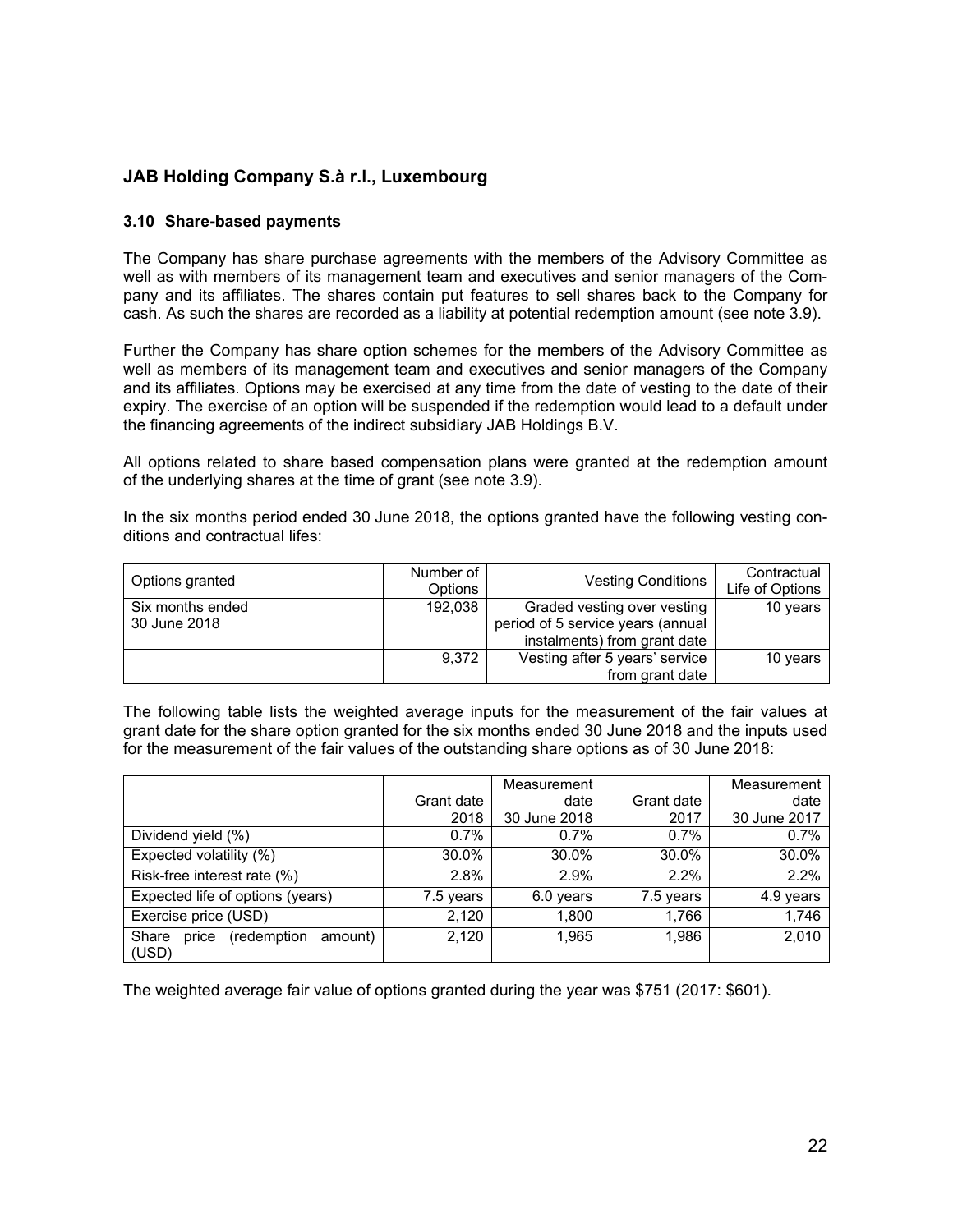The following table illustrates the number and weighted average exercise prices of, and movements in, share option schemes during the six months period ended 30 June 2018:

|                                    | Number of    | Weighted       | Number of    | Weighted       |
|------------------------------------|--------------|----------------|--------------|----------------|
|                                    | options      | average        | options      | average        |
|                                    | 30 June 2018 | exercise price | 30 June 2017 | exercise price |
|                                    |              | 30 June 2018   |              | 30 June 2017   |
| Balance at 1 January (outstanding) | 1,580,842    | 1,572          | 1,381,077    | 1,063          |
| Granted during the period          | 201,410      | 2,120          | 1,005,180    | 1,746          |
| Forfeited during the period        | 29,387       | 1,610          |              |                |
| Exercised during the period        | 364,161      | 1,003          | 800,000      | 1,000          |
| Expired during the period          | 0            |                |              |                |
| Balance at 30 June (outstanding)   | 1,388,704    | 1,800          | 1,586,257    | 1,527          |
| Exercisable at end of period       | 3,000        | 1,363          | 360,000      | 1.000          |

The carrying amount of the liability relating to the share option schemes as of 30 June 2018 is \$433.1m (€371.5m; 31 December 2017: \$648.6m, €540.9m). As of 30 June 2018, options amounting to €37.0m (31 December 2017: €322.8m) are qualified as current and €334.5m (31 December 2017: €218.1m) as non-current.

3,000 options had vested as of 30 June 2018 (31 December 2017: 360,000). The intrinsic value of liabilities for vested options is €1.5m (31 December 2017: €285.5m).

The weighted-average share price at the date of exercise for share options exercised in the six months period ended 30 June 2018 was \$2,121 (six months ended 30 June 2017: \$1,913).

No options were settled in cash by payment of the net value of the options. 364,161 options were exercised by payment of the strike price in cash for the issue of 364,161 redeemable shares (Class B shares).

The range of exercise price for options outstanding at the end of the period was \$1,363 to \$2,121 (six months ended 30 June 2017: \$1,000 to \$1,913).

The expense recognised for the period arising from the share-option schemes during the period was \$192.3m (€158.9m; six months ended 30 June 2017: expense \$547.4m; €505.4m).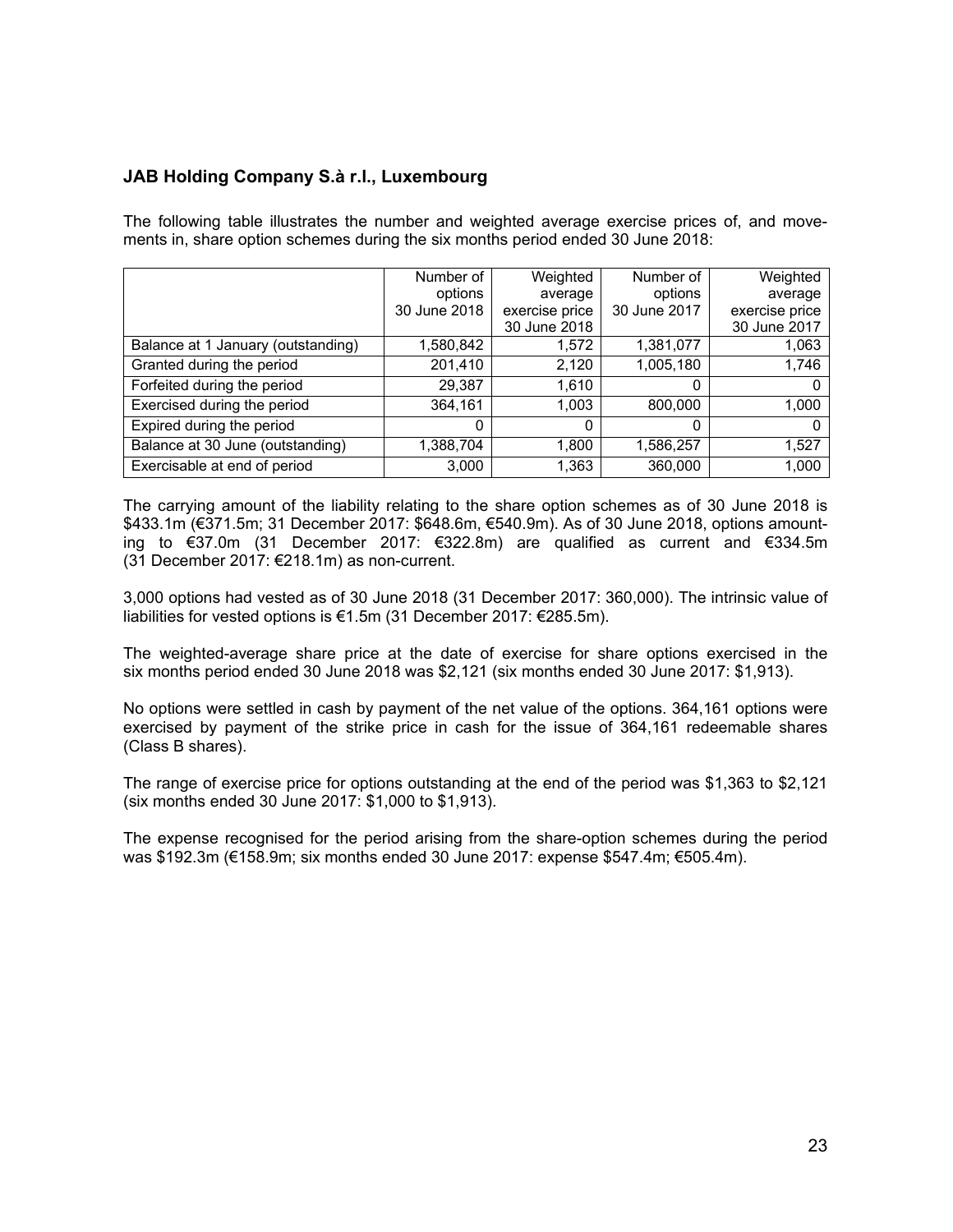#### **3.11 Borrowings**

|                                                         | <b>Notes</b><br>in $\epsilon$ m |
|---------------------------------------------------------|---------------------------------|
| Balance as of<br>31 December 2017                       | 4,460.0                         |
| Additions / Repayments<br>Amortisation disagio and fees | 1,485.8<br>2.8                  |
| <b>Balance as of</b><br>30 June 2018                    | 5,948.6                         |
| Thereof non-current liabilities                         | 5,948.6                         |

As of 30 June 2018, the Group has no outstanding payables under its credit facilities (31 December 2017: €0.0m).

In June 2018, the Group issued long-term notes in the aggregate principal amount of €750.0m (DE000A1919H2) and €750.0m (DE000A1919G4). The notes are traded on the EuroMTF Market, operated by the Luxembourg Stock Exchange. As of 30 June 2018, thereof, notes with a carrying value of €740.7m are maturing in June 2026 and notes with a carrying value of €745.1m are maturing in June 2029.

#### **3.12 Other liabilities**

|                          | 30 June 2018    | <b>31 December 2017</b> |
|--------------------------|-----------------|-------------------------|
|                          | in $\epsilon$ m | in $\epsilon$ m         |
| Share-based transactions | 371.5           | 540.9                   |
| Derivatives              | 48.8            | 57.1                    |
| Accrued interest         | 26.1            | 38.6                    |
| Trade and other payables | 10.9            | 5.5                     |
| <b>Total</b>             | 457.3           | 642.1                   |
| Thereof current          | 121.4           | 422.9                   |
| Thereof non-current      | 335.9           | 219.2                   |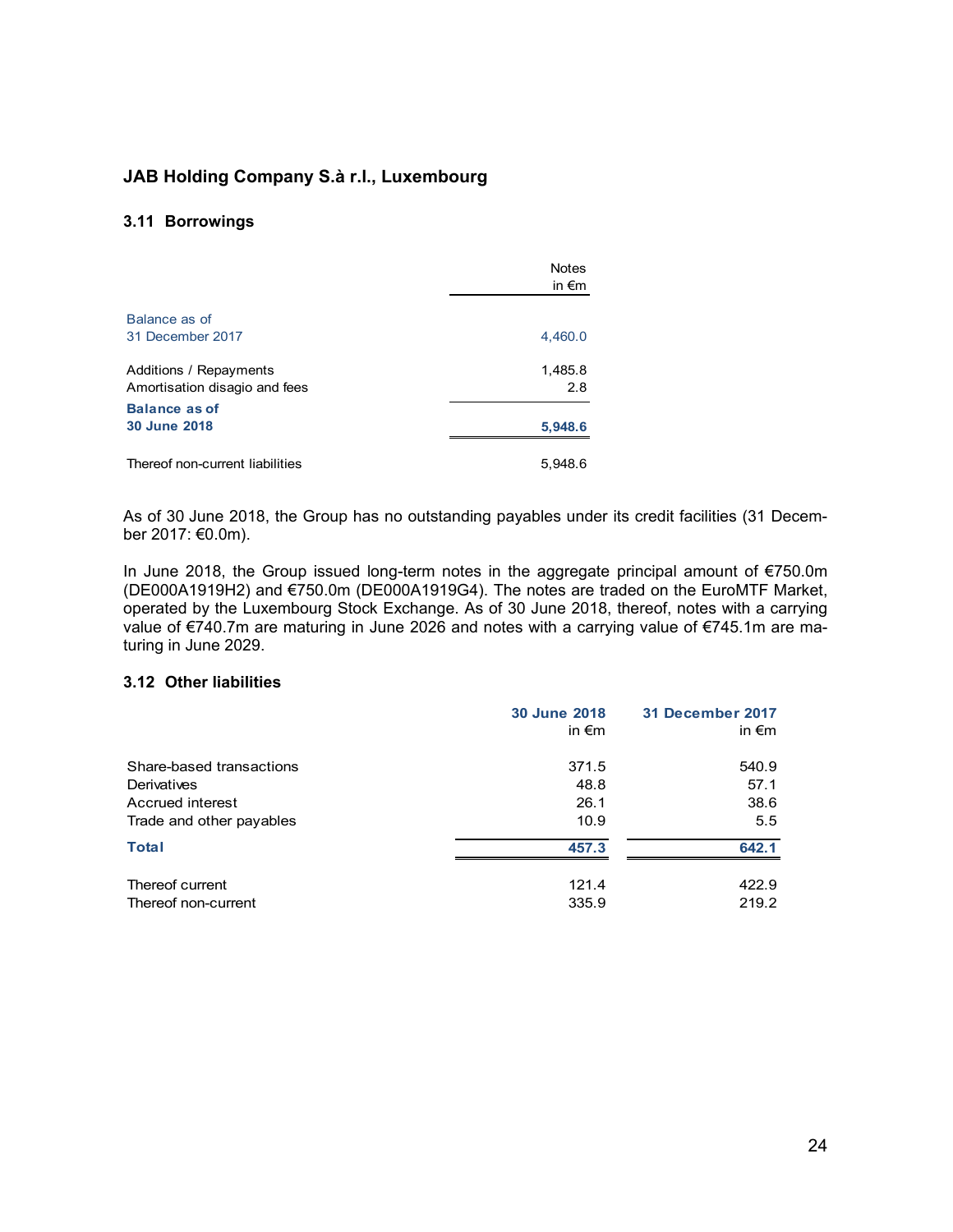### **3.13 Net gain / (loss) on subsidiaries and other investments**

|                                         | For the six     | For the six         |
|-----------------------------------------|-----------------|---------------------|
|                                         | months ended    | months ended        |
|                                         | 30 June 2018    | <b>30 June 2017</b> |
|                                         | in $\epsilon$ m | in $\epsilon$ m     |
| Net gain / (loss) on subsidiaries       |                 |                     |
| (at fair value through profit and loss) |                 |                     |
| Acorn Holdings B.V.                     | 65.7            | 354.6               |
| JAB Beech Inc.                          | 0.0             | $-125.8$            |
| Beech I G.P.                            | 431.7           | 0.0                 |
| JAB Coffee Holding B.V.                 | $-3.6$          | 1.8                 |
| <b>JAB Luxury GmbH</b>                  | 4.4             | 40.0                |
| <b>Others</b>                           | 0.1             | 0.0                 |
| Net gain / (loss) on other investments  |                 |                     |
| (at fair value through profit and loss) |                 |                     |
| Coty Inc.                               | $-1,303.3$      | $-256.8$            |
| Reckitt Benckiser Group Plc.            | $-347.2$        | 458.7               |
| <b>Others</b>                           | 0.4             | $-1.5$              |
| <b>Total</b>                            | $-1,151.6$      | 470.9               |

#### **3.14 Dividend income**

In the six months period ended 30 June 2018, the Group received dividend income from the following investments, designated at fair value through profit or loss:

|                                                 | For the six<br>months ended<br>30 June 2018<br>in $\epsilon$ m | For the six<br>months ended<br>30 June 2017<br>in $\epsilon$ m |
|-------------------------------------------------|----------------------------------------------------------------|----------------------------------------------------------------|
| Reckitt Benckiser Group Plc.                    | 40.9                                                           | 63.1                                                           |
| Coty Inc.                                       | 60.8                                                           | 63.1                                                           |
| JAB Beech Inc.                                  | 0.0                                                            | 21.1                                                           |
| Acorn Holdings B.V. (corporate debt securities) | 21.8                                                           | 0.0                                                            |
| <b>Total</b>                                    | 123.5                                                          | 147.4                                                          |

In the six months period ended 30 June 2018, the Group also received €65.7m capital repayment from Acorn Holdings B.V. (see note 3.1).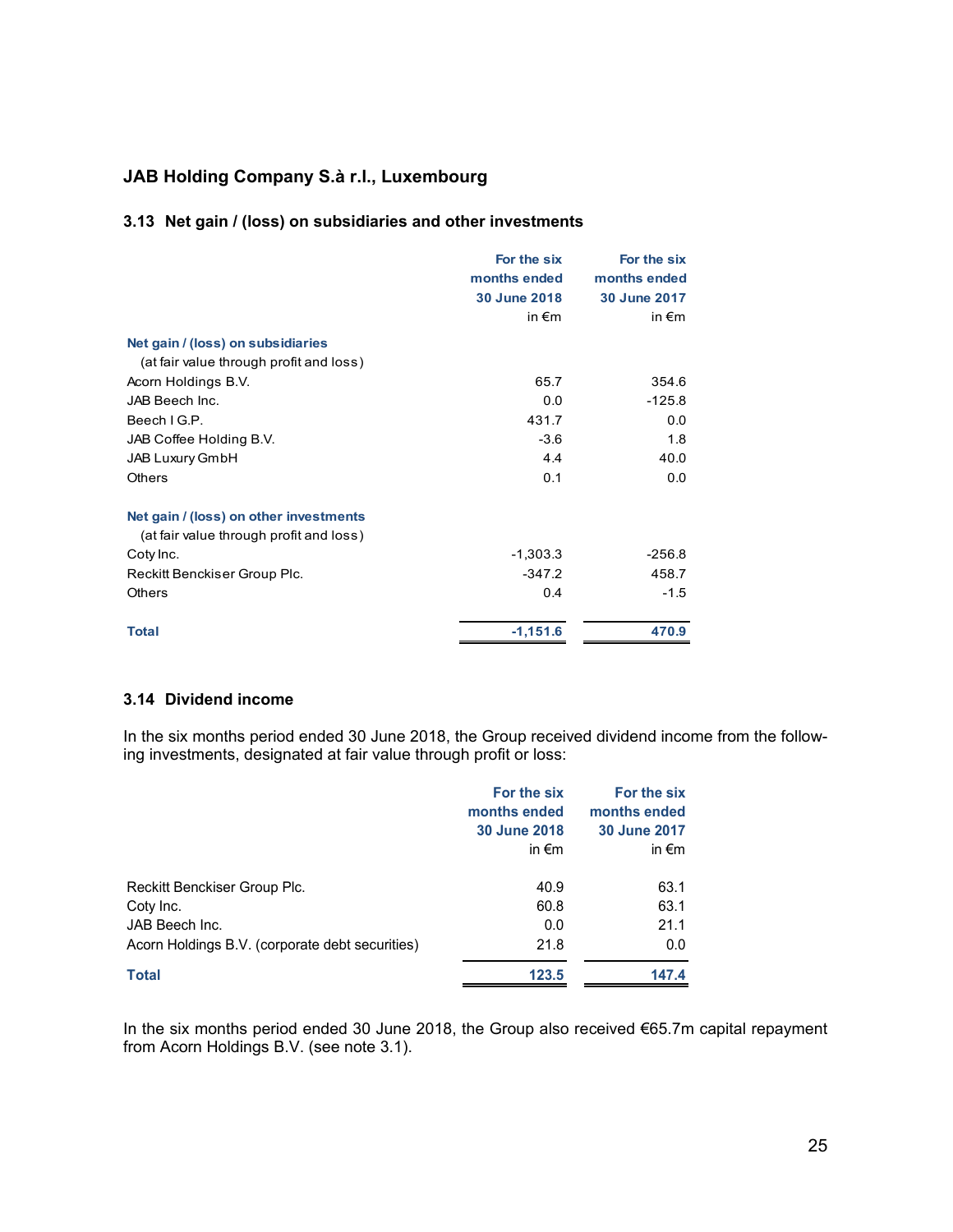## **3.15 Finance income and expense**

Finance income can be specified as follows:

|                                                                                                                             | For the six<br><b>30 June 2018</b><br>in $\epsilon$ m | For the six<br>months ended months ended<br>30 June 2017<br>in $\epsilon$ m |
|-----------------------------------------------------------------------------------------------------------------------------|-------------------------------------------------------|-----------------------------------------------------------------------------|
| Change in redemption amount of redeemable shares<br>Interest income<br>Net foreign exchange gain including foreign exchange | 1.2<br>7.4                                            | 0.0<br>1.9                                                                  |
| contracts<br><b>Total</b>                                                                                                   | 157.9<br>166.5                                        | 0.0<br>1.9                                                                  |

Finance expenses can be specified as follows:

|                                                  | For the six     | For the six               |
|--------------------------------------------------|-----------------|---------------------------|
|                                                  |                 | months ended months ended |
|                                                  |                 | 30 June 2018 30 June 2017 |
|                                                  | in $\epsilon$ m | in $\epsilon$ m           |
| Interest expense on financial liabilities        | $-55.5$         | $-46.0$                   |
| Change in redemption amount of redeemable shares | 0.0             | $-227.8$                  |
| Bank fees                                        | $-4.0$          | $-3.5$                    |
| Net foreign exchange loss                        | 0.0             | $-80.7$                   |
| Valuation of interest rate contracts             | 8.4             | 14.2                      |
| Other                                            | 0.0             | $-0.1$                    |
| <b>Total</b>                                     | $-51.1$         | $-343.9$                  |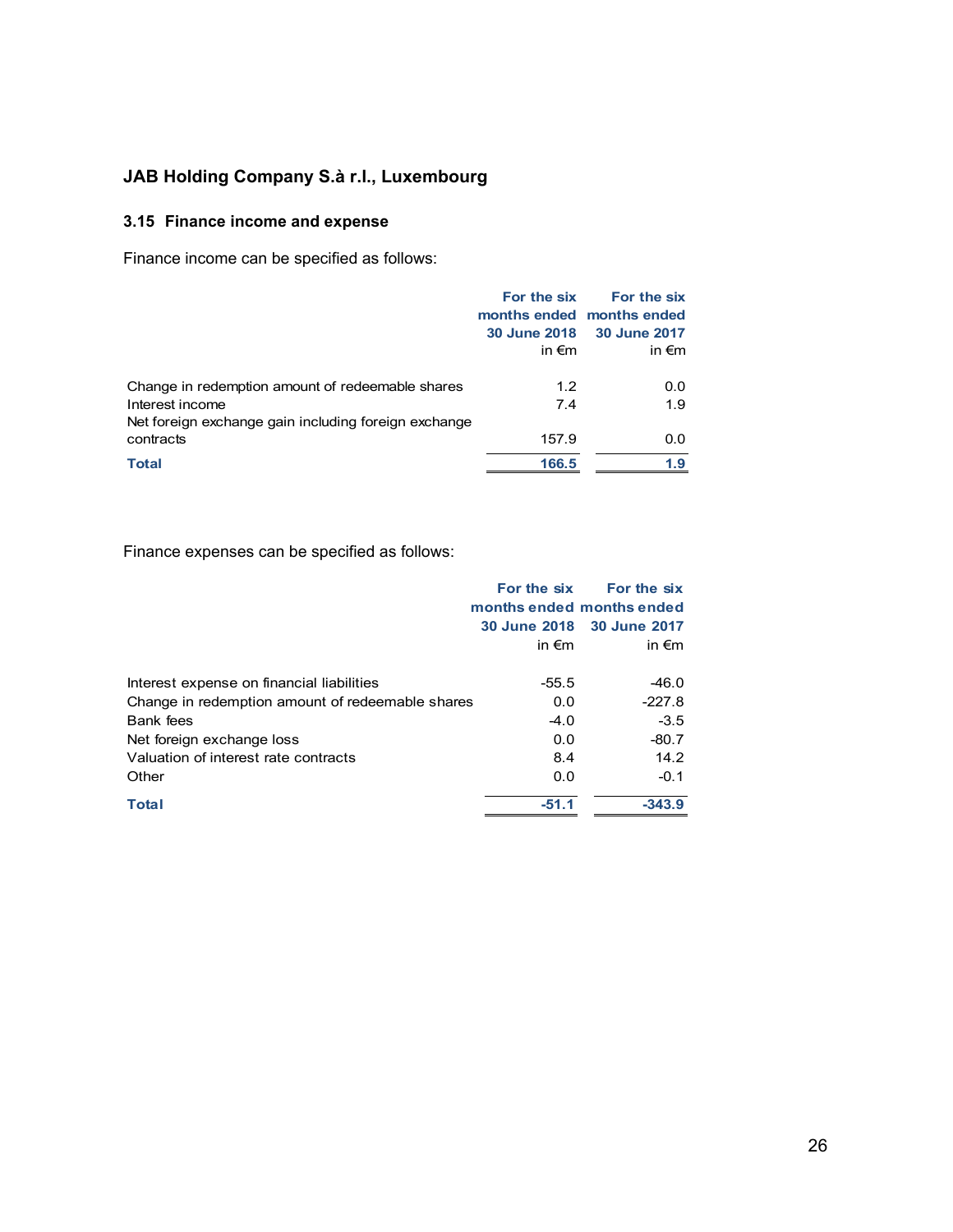#### **3.16 General and administrative expenses**

General and administrative expenses can be detailed as follows:

|                                        |                 | For the six For the six   |
|----------------------------------------|-----------------|---------------------------|
|                                        |                 | months ended months ended |
|                                        |                 | 30 June 2017 30 June 2016 |
|                                        | in $\epsilon$ m | in $\epsilon$ m           |
| Service fees                           | -171.6          | $-517.4$                  |
| Legal, tax, audit and consultancy fees | $-1.6$          | $-4.4$                    |
| Salary and personnel related expenses  | $-4.5$          | $-1.1$                    |
| <b>Others</b>                          | $-1.1$          | $-0.8$                    |
| <b>Total</b>                           | $-178.8$        | $-523.7$                  |

#### **3.17 Taxes on income**

|                                   |                 | For the six For the six   |
|-----------------------------------|-----------------|---------------------------|
|                                   |                 | months ended months ended |
|                                   |                 | 30 June 2018 30 June 2017 |
|                                   | in $\epsilon$ m | in $\epsilon$ m           |
|                                   |                 |                           |
| Withholding tax on dividends from |                 |                           |
| subsidiaries / other investments  | 0.0             | $-4.2$                    |
| Income tax expense                | 0.0             |                           |

Dividends received from investments can be subject to withholding taxes. These dividends are tax exempt under the Dutch participation exemption. Withholding taxes have been recognised as part of income tax expense, with dividend income recognised on a gross basis.

#### **3.18 Related parties**

The related parties are disclosed in the consolidated financial statements 2017. Related party transactions which have taken place in the period and have materially affected the Interim Condensed Consolidated financial statements are disclosed in the notes to the Interim Condensed Consolidated financial statements.

#### **3.19 Contingent liabilities**

As of 30 June 2018, the Group provides no guarantees for third parties.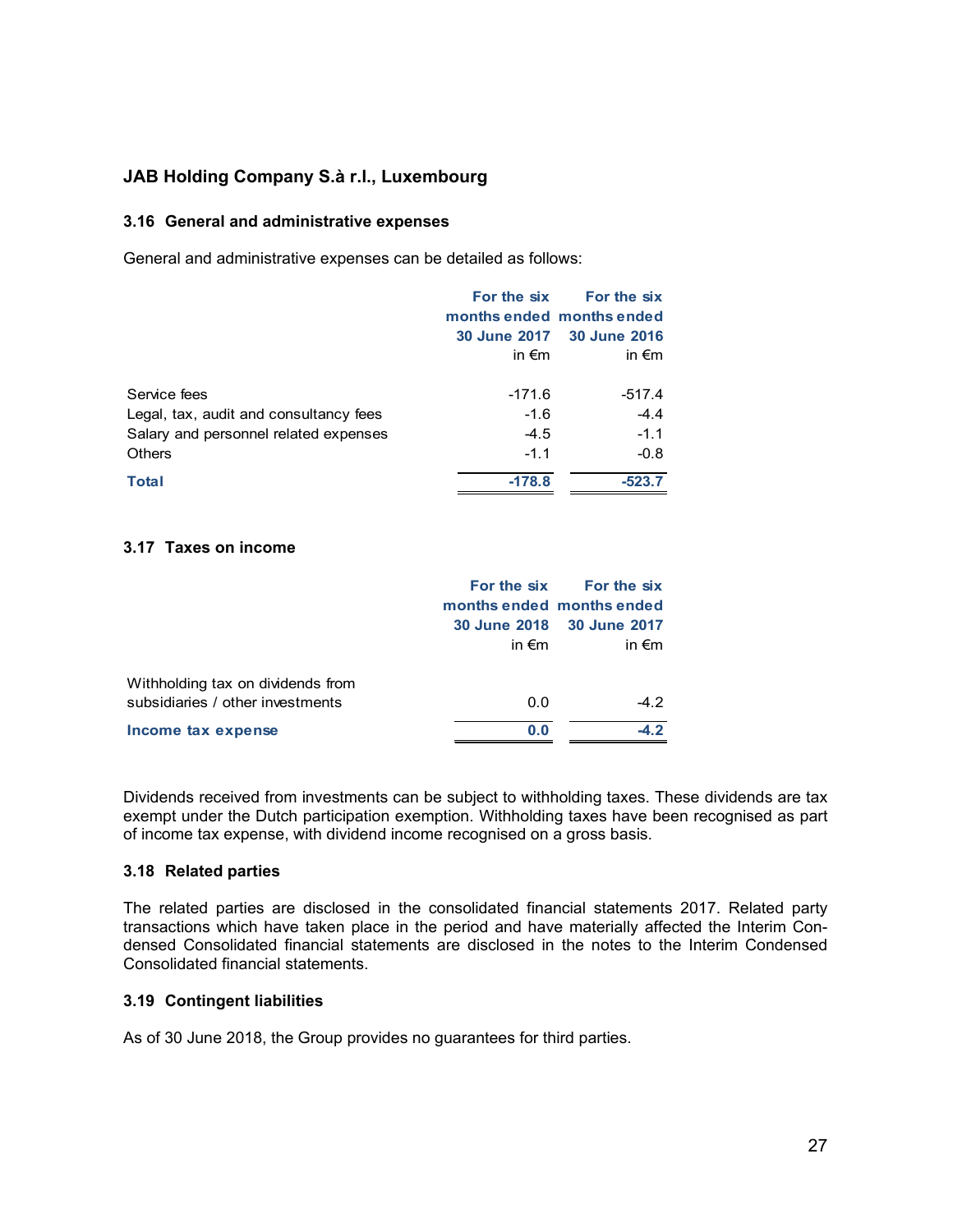## **4. Financial instruments – Fair Value and Risk Management**

#### **4.1 Financial instruments and fair value hierarchy**

The Group classified its financial instruments by category as set out below:

|                                  | 30 June 2018    |                 |                 | 31 December 2017 |                 |                 |  |
|----------------------------------|-----------------|-----------------|-----------------|------------------|-----------------|-----------------|--|
|                                  | Amortised       |                 |                 | Amortised        |                 |                 |  |
|                                  | cost            | <b>FVTPL</b>    | <b>Total</b>    | cost             | <b>FVTPL</b>    | <b>Total</b>    |  |
|                                  | in $\epsilon$ m | in $\epsilon$ m | in $\epsilon$ m | in $\epsilon$ m  | in $\epsilon$ m | in $\epsilon$ m |  |
| Assets as per statement of       |                 |                 |                 |                  |                 |                 |  |
| financial position               |                 |                 |                 |                  |                 |                 |  |
| <b>Subsidiaries</b>              | 0.0             | 13,890.0        | 13,890.0        | 0.0              | 13,198.3        | 13,198.3        |  |
| Other investments                | 0.0             | 5.064.0         | 5,064.0         | 0.0              | 7,559.7         | 7,559.7         |  |
| Corporate debt securitites       | 0.0             | 852.2           | 852.2           | 0.0              | 852.2           | 852.2           |  |
| Loans                            | 22.6            | 0.0             | 22.6            | 54.2             | 0.0             | 54.2            |  |
| Other receivables                | 17.4            | 0.0             | 17.4            | 14.2             | 1.1             | 15.3            |  |
| Cash and cash equivalents        | 3.038.4         | 0.0             | 3,038.4         | 674.7            | 0.0             | 674.7           |  |
| Non-current assets held-for-sale | 9.1             | 394.2           | 403.3           | 0.0              | 389.8           | 389.8           |  |
| <b>Total</b>                     | 3,087.5         | 20,200.4        | 23,287.9        | 743.1            | 22,001.2        | 22,744.2        |  |

**30 June 2018 31 December 2017**

|                                                           | Financial<br>liabilities at<br>amortised<br>cost<br>in $\epsilon$ m | Financial<br>liabilities at fair<br>value through<br>profit or loss<br>in $\epsilon$ m | Redeemable<br>shares<br>in $\epsilon$ m | <b>Total</b><br>in $\epsilon$ m | Financial<br>liabilities at<br>amortised<br>cost<br>in $\epsilon$ m | Financial<br>liabilities at fair<br>value through<br>profit or loss<br>in $\epsilon$ m | Redeemable<br>shares<br>in $\epsilon$ m | <b>Total</b><br>in $\epsilon$ m |
|-----------------------------------------------------------|---------------------------------------------------------------------|----------------------------------------------------------------------------------------|-----------------------------------------|---------------------------------|---------------------------------------------------------------------|----------------------------------------------------------------------------------------|-----------------------------------------|---------------------------------|
| Liabilities as per<br>statement of<br>finanicial position |                                                                     |                                                                                        |                                         |                                 |                                                                     |                                                                                        |                                         |                                 |
| Borrow ings<br>Redeemable                                 | 5.948.6                                                             | 0.0                                                                                    | 0.0                                     | 5.948.6                         | 4.460.0                                                             | 0.0                                                                                    | 0.0                                     | 4.460.0                         |
| shares                                                    | 0.0                                                                 | 0.0                                                                                    | 1.826.2                                 | 1.826.2                         | 0.0                                                                 | 0.0                                                                                    | 1.493.0                                 | 1.493.0                         |
| Other liabilities                                         | 37.0                                                                | 48.8                                                                                   | 0.0                                     | 85.8                            | 44.0                                                                | 57.1                                                                                   | 0.0                                     | 101.1                           |
| <b>Total</b>                                              | 5,985.6                                                             | 48.8                                                                                   | 1,826.2                                 | 7,860.6                         | 4,504.0                                                             | 57.1                                                                                   | 1,493.0                                 | 6,054.1                         |

Cash and cash equivalents are subject to the impairment requirements of IFRS 9. As of 30 June 2018 and 31 December 2017, cash and cash equivalents were placed with quality financial institutions and could be withdrawn on short notice. Therefore the expected credit loss on cash and cash equivalents was immaterial, as well as the identified impairment loss for the other financial assets subject to the expected credit loss model.

The Group uses the following hierarchy for determining and disclosing the fair value of financial instruments by valuation technique: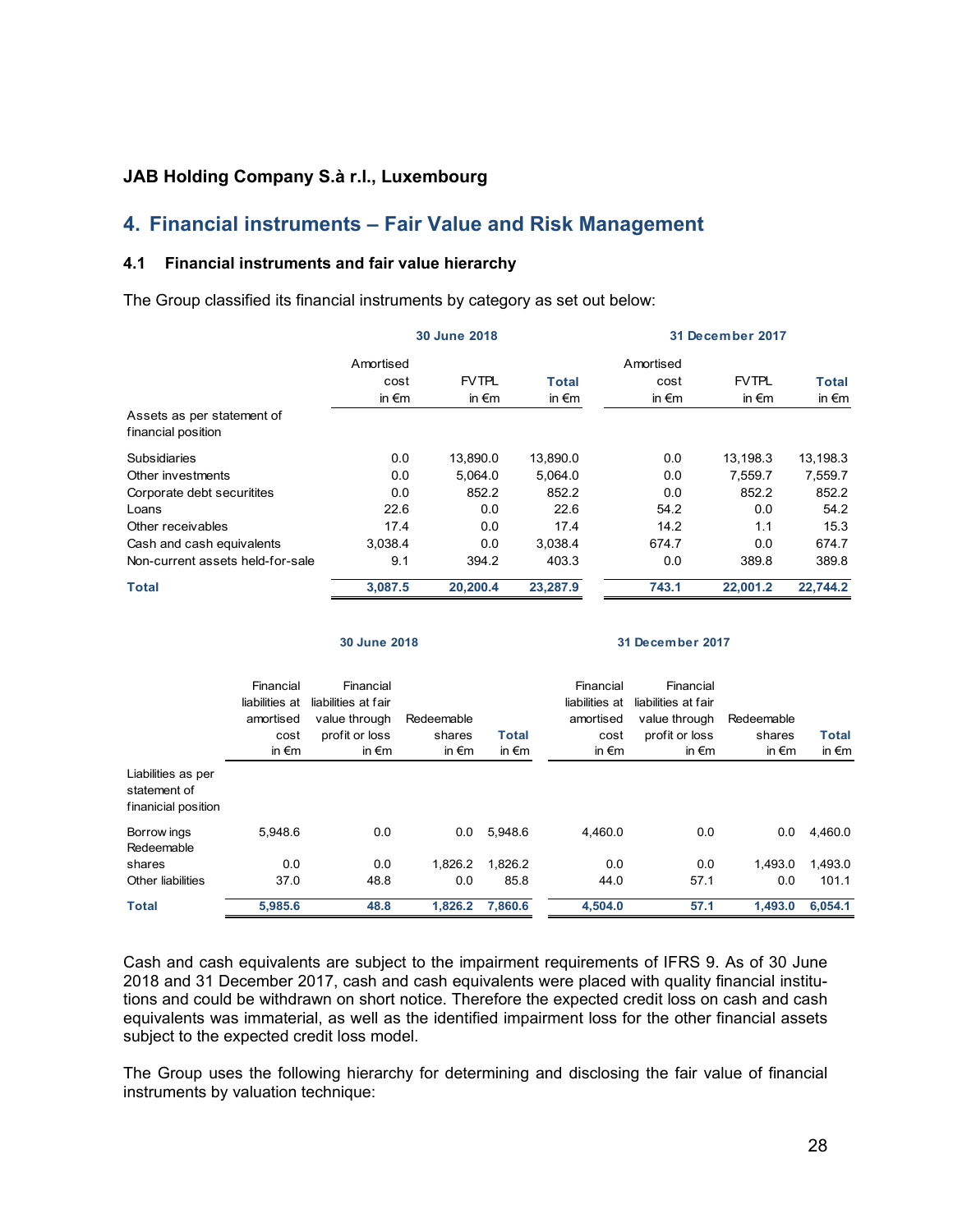#### **Financial instruments in level 1**

The fair value of financial instruments traded in active markets is based on quoted market prices at the balance sheet date. A market is regarded as active if transactions for the asset or liability take place with sufficient frequency and volume to provide pricing information on an ongoing basis.

#### **Financial instruments in level 2**

The fair value of financial instruments that are not traded in an active market is determined by using valuation techniques. These valuation techniques maximise the use of observable market data where it is available and rely as little as possible on entity specific estimates. If all significant inputs required to determine fair value of an instrument are observable, the instrument is included in level 2.

#### **Financial instruments in level 3**

If one or more of the significant inputs are not based on observable market data, the instrument is included in level 3.

The following table analyses financial instruments carried at fair value by valuation technique. It does not include fair value information of financial assets and liabilities not measured at fair value. The issued long-term notes have a carrying amount of €5,948.6m (31 December 2017: €4,460.0m), the fair value is €6,105.9m (31 December 2017: €4,695.0m) based on dealer-quotes (level 2). For all other financial assets and liabilities the carrying amounts are a reasonable approximate of fair values.

|                                                                      | 30 June 2018    |                 |                 |                 |
|----------------------------------------------------------------------|-----------------|-----------------|-----------------|-----------------|
|                                                                      | Level 1         | Level 2         | Level 3         | <b>Total</b>    |
|                                                                      | in $\epsilon$ m | in $\epsilon$ m | in $\epsilon$ m | in $\epsilon$ m |
| Financial assets at fair value through<br>profit or loss             |                 |                 |                 |                 |
| Subsidiaries and other investments                                   |                 |                 |                 |                 |
| Listed equity investments                                            | 5.029.7         | 0.0             | 0.0             | 5,029.7         |
| Unlisted equity investments                                          | 0.0             | 0.0             | 13,924.3        | 13,924.3        |
| Non-current assets held-for-sale                                     |                 |                 |                 |                 |
| Unlisted equity investments                                          | 0.0             | 0.0             | 394.2           | 394.2           |
| Corporate debt securities                                            |                 |                 |                 |                 |
| Preferred shares                                                     | 0.0             | 0.0             | 852.2           | 852.2           |
| <b>Total financial assets</b>                                        | 5,029.7         | 0.0             | 15,170.7        | 20,200.4        |
| <b>Redeemable shares</b><br>Redeemable shares                        | 0.0             | 0.0             | 1,826.2         | 1,826.2         |
| <b>Financial liabilities at fair value</b><br>through profit or loss |                 |                 |                 |                 |
| Interest rate contracts                                              | 0.0             | 48.8            | 0.0             | 48.8            |
| <b>Total financial liabilities</b>                                   | 0.0             | 48.8            | 1,826.2         | 1,875.0         |
|                                                                      |                 |                 |                 |                 |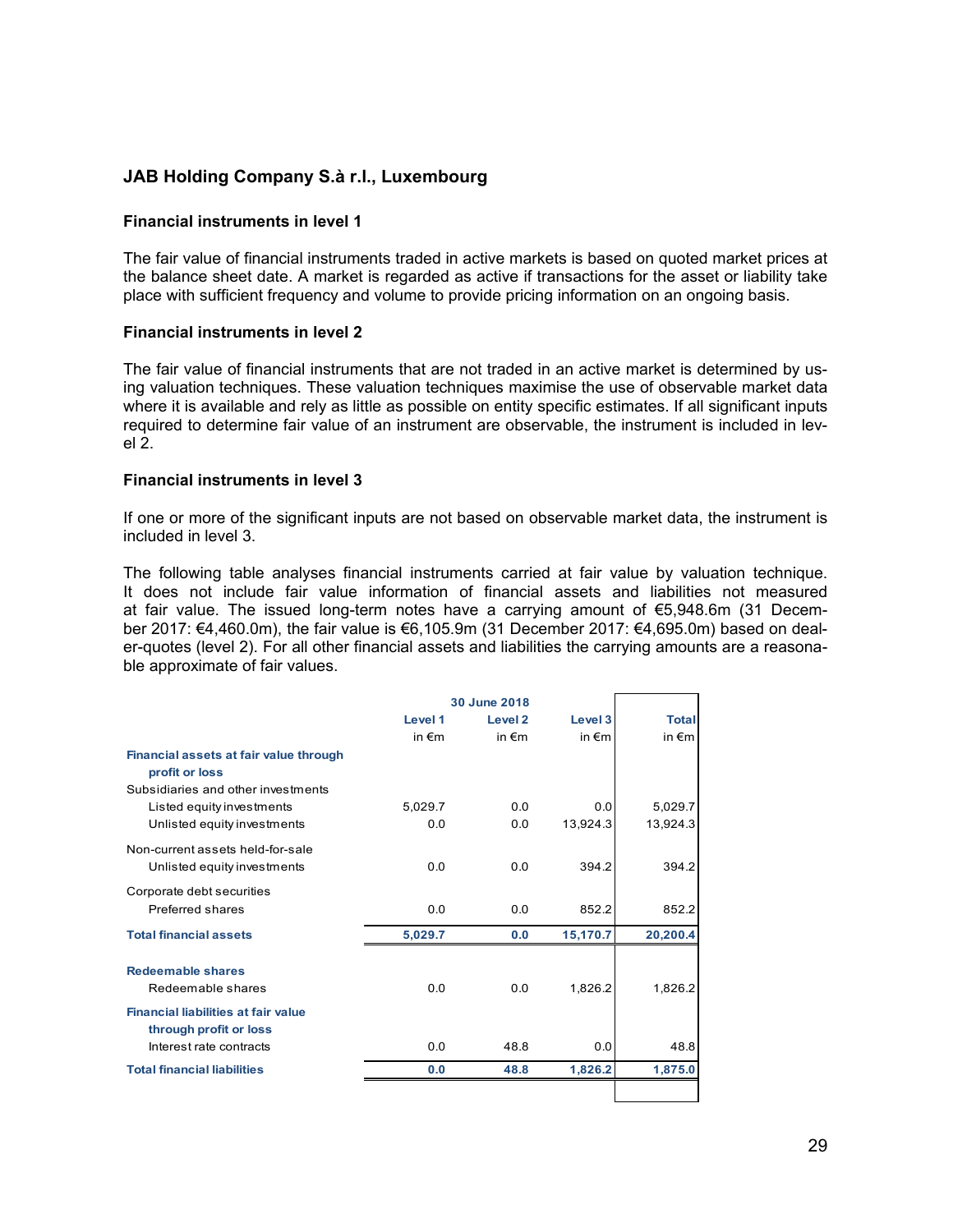|                                                                                                | 31 December 2017 |                 |                 |                 |
|------------------------------------------------------------------------------------------------|------------------|-----------------|-----------------|-----------------|
|                                                                                                | Level 1          | Level 2         | Level 3         | <b>Total</b>    |
|                                                                                                | in $\epsilon$ m  | in $\epsilon$ m | in $\epsilon$ m | in $\epsilon$ m |
| Financial assets at fair value through<br>profit or loss<br>Subsidiaries and other investments |                  |                 |                 |                 |
| Listed equity investments                                                                      | 7.543.0          | 0.0             | 0.0             | 7,543.0         |
| Unlisted equity investments                                                                    | 0.0              | 0.0             | 13,215.0        | 13,215.0        |
|                                                                                                |                  |                 |                 |                 |
| Non-current assets held-for-sale                                                               |                  |                 |                 |                 |
| Unlisted equity investments                                                                    | 0.0              | 0.0             | 389.8           | 389.8           |
| Corporate debt securities<br>Preferred shares                                                  | 0.0              | 0.0             | 852.2           | 852.2           |
| Other assets                                                                                   |                  |                 |                 |                 |
| Foreign exchange contracts                                                                     | 0.0              | 1.1             | 0.0             | 1.1             |
| <b>Total financial assets</b>                                                                  | 7,543.0          | 1.1             | 14,457.0        | 22,001.1        |
| <b>Redeemable shares</b><br>Redeemable shares                                                  | 0.0              | 0.0             | 1,493.0         | 1,493.0         |
| <b>Financial liabilities at fair value</b><br>through profit or loss                           |                  |                 |                 |                 |
| Interest rate contracts                                                                        | 0.0              | 57.1            | 0.0             | 57.1            |
| <b>Total financial liabilities</b>                                                             | 0.0              | 57.1            | 1,493.0         | 1,550.1         |
|                                                                                                |                  |                 |                 |                 |

There were no transfers between the levels during the year.

The following tables show a reconciliation of all movements in the fair value of financial instruments categorised within level 3 between the beginning and the end of the reporting period.

|                                        |                             |                 |                             |                 | Corporate        |                 | Non-current                 |                 |
|----------------------------------------|-----------------------------|-----------------|-----------------------------|-----------------|------------------|-----------------|-----------------------------|-----------------|
|                                        | <b>Subsidiaries</b>         |                 | <b>Other investments</b>    |                 | debt securities  |                 | assets held-for-sale        |                 |
|                                        | Unlisted equity investments |                 | Unlisted equity investments |                 | Preferred shared |                 | Unlisted equity investments |                 |
|                                        | 30 June 2018                | 2017            | 30 June 2018                | 2017            | 30 June 2018     | 2017            | 30 June 2018                | 2017            |
|                                        | in $\epsilon$ m             | in $\epsilon$ m | in $\epsilon$ m             | in $\epsilon$ m | in $\epsilon$ m  | in $\epsilon$ m | in $\epsilon$ m             | in $\epsilon$ m |
| Balance as of 1 January                | 13,198.3                    | 11,697.2        | 16.7                        | 19.0            | 852.2            | 0.0             | 389.8                       | 0.0             |
| Additions                              | 263.5                       | 1,475.5         | 17.2                        | 0.0             | 0.0              | 852.2           | 0.0                         | 138.2           |
| Disposals                              | $-65.7$                     | $-155.0$        | 0.0                         | 0.0             | 0.0              | 0.0             | 0.0                         | $-783.1$        |
| Change in fair value                   | 493.9                       | 991.6           | 0.4                         | $-2.3$          | 0.0              | 0.0             | 4.4                         | 223.7           |
| Reclassification to non-current        |                             |                 |                             |                 |                  |                 |                             |                 |
| assets held-for-sale                   | 0.0                         | $-811.0$        | 0.0                         | 0.0             | 0.0              | 0.0             | 0.0                         | 811.0           |
| Balance as of 30 June /<br>31 December | 13,890.0                    | 13,198.3        | 34.3                        | 16.7            | 852.2            | 852.2           | 394.2                       | 389.8           |
|                                        |                             |                 |                             |                 |                  |                 |                             |                 |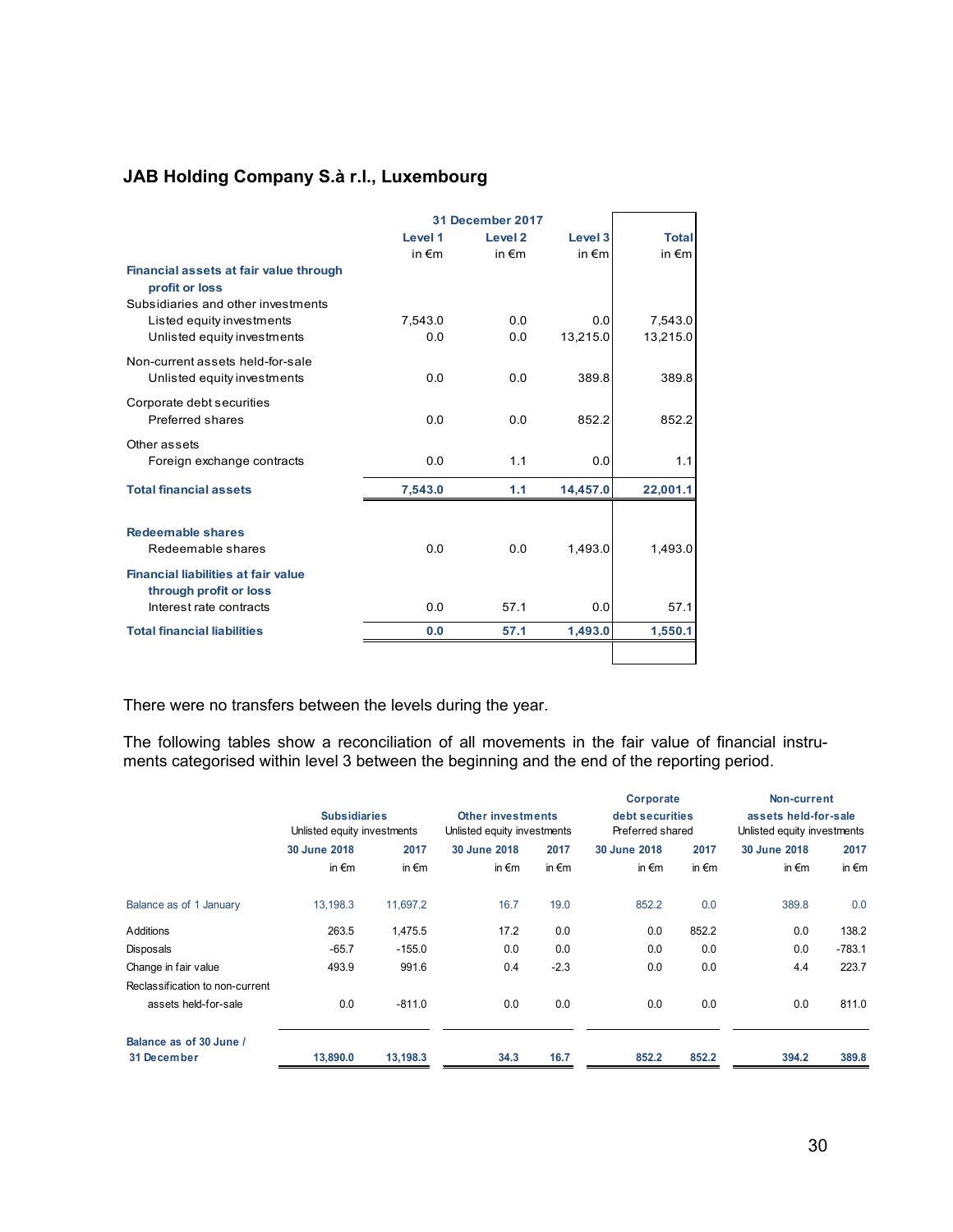Level 3 valuation techniques of equity investments are appropriate in the circumstance and reflect recent transactions and market multiples.

Cash and cash equivalents, loans receivable, loans payable and other assets and liabilities, except for derivative financial instruments, were valued at amortised cost which are a reasonable approximate of fair values.

#### **Subsidiaries categorised in level 3**

The Group's investments include equity participations in Acorn Holdings B.V., Beech I G.P., JAB Coffee Holding B.V. and JAB Luxury GmbH, which are not quoted in active markets. The Group uses a market based valuation technique or, if appropriate, third-party transactions (at-arms' length) for measuring its investments.

The valuation models were based on market multiples derived from quoted prices of comparable public companies based on industry, size, leverage and strategy.

The following details show the valuation techniques in measuring level 3 fair values, as well as the unobservable inputs used, for the Group's equity investments:

#### Acorn Holdings B.V.:

The Group holds 61.4% of Acorn Holdings B.V. Acorn Holdings B.V. is shareholder of further interim holding companies and their investments in Jacob Douwe Egberts B. V. (JDE) and Keurig Green Mountain Inc. (KGM).

As of 30 June 2018, the investment's fair value is based on the value per share of at-arms' length transactions in Acorn Holdings B.V. shares in July 2018.

As of 31 December 2017, the JDE and KGM fair value were calculated applying multiples that were derived from selected publicly listed companies with 50% EBITDA and 50% P/E multiple weighting. The multiples applied to the LTM figures ending December 2017 are the median of the LTM multiples of the peer group consisting of comparable publicly listed companies. In addition, adjustments between the enterprise value and the equity value were made for financial debt, and, where relevant, for minorities and financial assets.

The following LTM multiples were used for the valuation of JDE and KGM as of December 2017: EBITDA multiple of 15.2x and P/E multiple of 23.8x.

In 2017, the Group entered into agreements regarding its investment in Acorn Holdings B.V. with certain non-controlling shareholders in this company. Under these agreements certain subsidiaries of JAB Holdings B.V. may be obliged to purchase such person's ordinary shares in Acorn Holdings B.V., conditional on the occurrence of Acorn Holdings B.V.'s engagement in certain business activities. Since the Group controls Acorn Holdings B.V. this contingent obligation is under the Group's control. Acorn Holdings B.V. has not engaged in such business activities as of 30 June 2018. In the event certain subsidiaries of JAB Holdings B.V. are required to purchase the ordinary shares of any such non-controlling shareholder of Acorn Holdings B.V., then the Group may be obliged to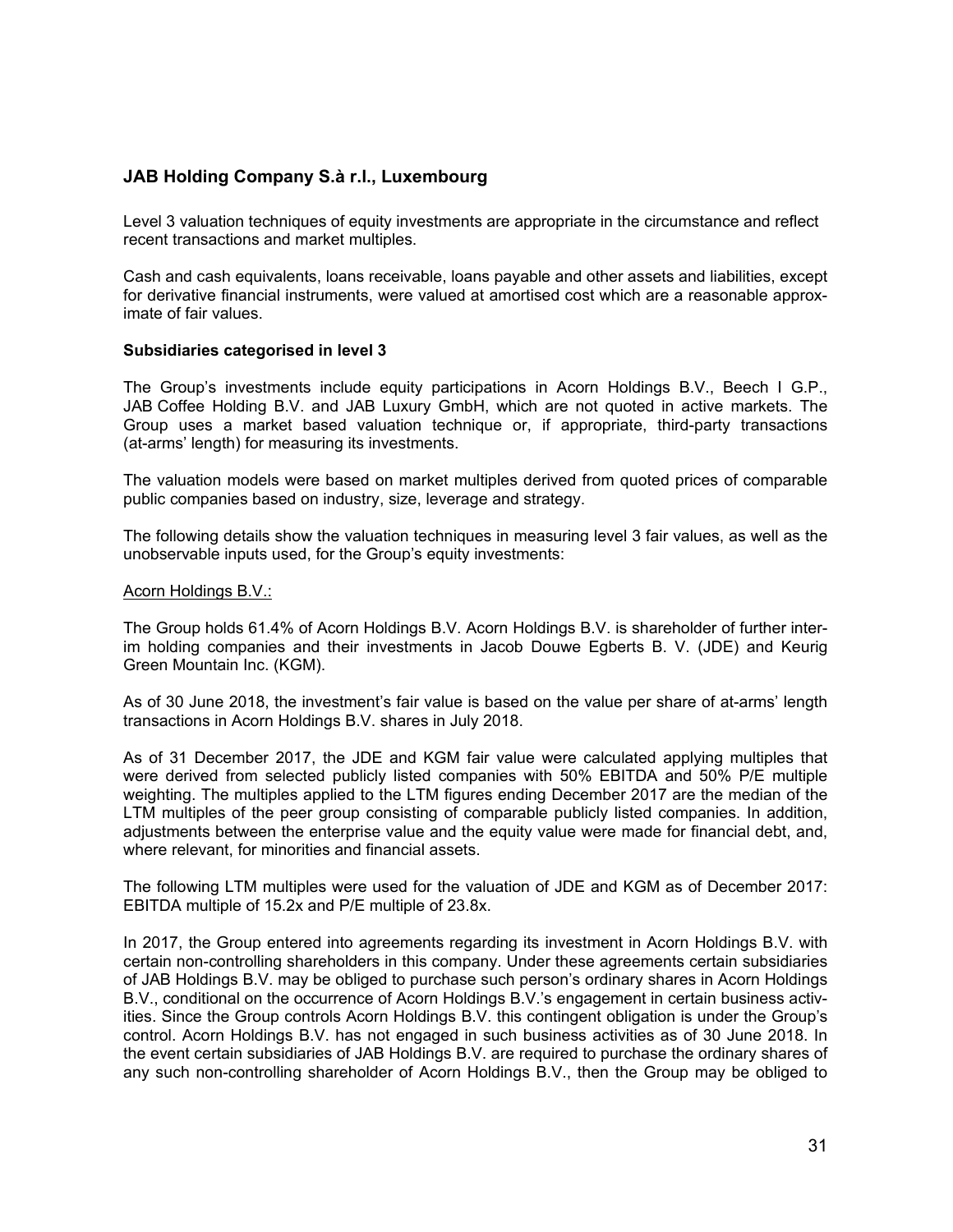subscribe for ordinary shares. The Group qualified these contingent payment obligations as financial instruments. As of 30 June 2018, the financial instruments fair value is measured close to 0 since the probability of the cash-outflow upon this agreement is estimated to be remote.

#### Beech I G.P.:

The Group holds 60.2% of Beech I G.P. Beech I G.P. is shareholder of further interim holding companies and their investments in Peet's Coffee, Inc. (formerly "Peet's Operating Company Inc."; "Peet's"), Caribou Coffee Company Inc. ("Caribou"), Krispy Kreme Holdings Inc. ("Krispy Kreme") and Panera Bread Company ("Panera").

As of 30 June 2018 and December 2017, Peet's, Caribou's and Krispy Kreme's fair value were calculated applying multiples that were derived from selected publicly listed companies with 40% EBITDA, 40% P/E and 20% Sales multiple weighting.

Beech I G.P. investment in Panera, occurred in the second half of 2017. As of 31 December 2017, management assessed the original acquisition cost to be the best fair value estimate. As of 30 June 2018, Panera's fair value was calculated applying multiples that were derived from selected public-ly listed companies with 40% EBITDA, 40% P/E and 20% Sales multiple weighting.

The multiples applied to the LTM figures ending June 2018 are the median of the LTM multiples of the peer group consisting of comparable publicly listed companies. In addition, adjustments between the enterprise value and the equity value were made for financial debt, and, where relevant, for minorities and financial assets.

For Peet's the following LTM multiples were used for the valuation: EBITDA multiple of 17.1x (31 December 2017: 16.8x), P/E multiple of 25.2x (31 December 2017: 28.3x) and sales multiple of 3.8x (31 December 2017: 4.0x).

For Caribou the following LTM multiples were used for the valuation: EBITDA multiple of 15.5x (31 December 2017: 15.8x), P/E multiple of 24.2x (31 December 2017: 28.1x) and sales multiple of 1.8x (31 December 2017: 1.5x).

For Krispy Kreme the following LTM multiples were used for the valuation: EBITDA multiple of 17.1x (31 December 2017: 16.7x), P/E multiple of 24.5x (31 December 2017: 28.3x) and sales multiple of 3.0x (31 December 2017: 3.2x).

For Panera the following LTM multiples were used for the valuation: EBITDA multiple of 17.4x, P/E multiple of 25.1x and sales multiple of 3.0x.

In 2017, the Group entered into an agreement with Beech I GP, JAB Beech Inc. and certain other persons that hold direct or indirect non-controlling interests in JAB Beech Inc. Under this agreement, certain of these non-controlling shareholders can request an IPO of JAB Beech Inc. after April 1st, 2023. Upon such request, JAB Beech Inc., at its option, may purchase such person's interest at a purchase price equal to the fair market value determined close to the acquisition date. If such IPO is not completed within 13 month, the Group may be obliged to purchase such person's interest at a purchase price equal to the fair market value determined close to the acquisition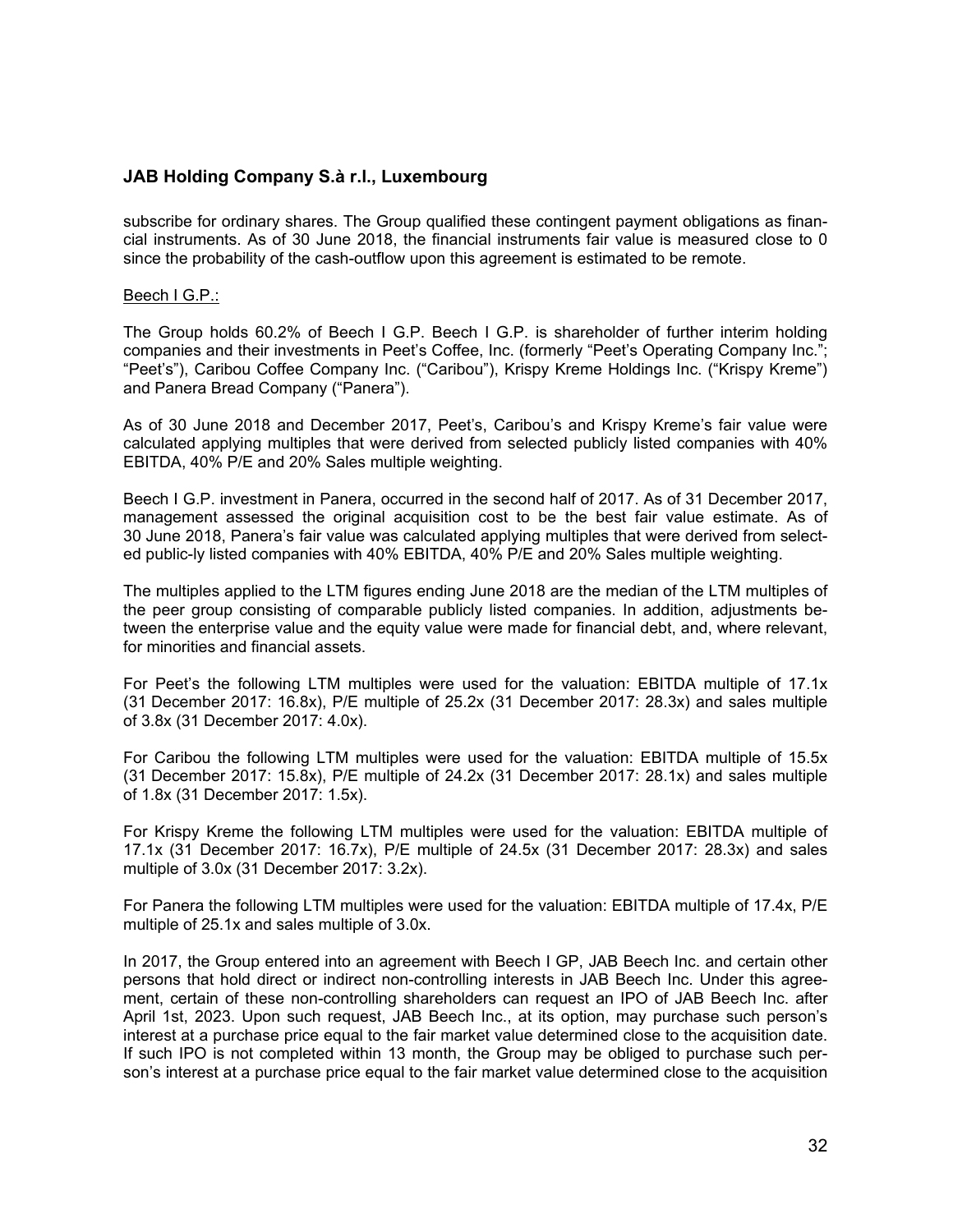date. The Group has qualified the contingent obligation to purchase such person's interest as a financial instrument. Its fair value is 0, since it is exercisable at the fair value of the underlying item.

#### JAB Coffee Holding B.V.:

The Group holds 56.1% of JAB Coffee Holding B.V. ("JCH"). JAB Coffee Holding B.V. is shareholder of further interim holding companies and their investment in Espresso House Holding AB ("Espresso House").

As of 30 June 2018 and 31 December 2017, Espresso House fair value was calculated applying multiples that were derived from selected publicly listed companies with 40% EBITDA, 40% P/E and 20% sales multiple weighting.

The multiples applied to the LTM figures ending June 2018 are the median of the LTM multiples of the peer group consisting of comparable publicly listed companies. In addition, adjustments between the enterprise value and the equity value were made for financial debt, and, where relevant, for minorities and financial assets.

The following LTM multiples were used for the valuation of Espresso House: Sales multiples of 2.5x (31 December 2017: 2.5x), EBITDA multiple of 16.5x (31 December 2017: 16.3x) and P/E multiple of 23.9x (31 December 2017: 25.5x).

#### JAB Luxury GmbH:

The Group is the sole owner of JAB Luxury GmbH, Switzerland. This entity is a shareholder of the luxury goods company Bally International AG (Bally). The Company has the intention to dispose of its investment in Labelux Group GmbH and therefore classified the shares as assets held for sale.

As of 31 December 2017 and 30 June 2018, the investment's fair value was based on the value per share of an at-arms' length transaction in Bally International AG shares in February 2018.

#### Corporate debt securities Acorn Holdings B.V.

The Group holds preferred shares in Acorn Holdings B.V.

The Group's investment in the preferred shares in Acorn Holdings B.V. occurred in the fourth quarter of 2017. As of 30 June 2018 and 31 December 2017, management assessed the original acquisition cost to be the best fair value estimate.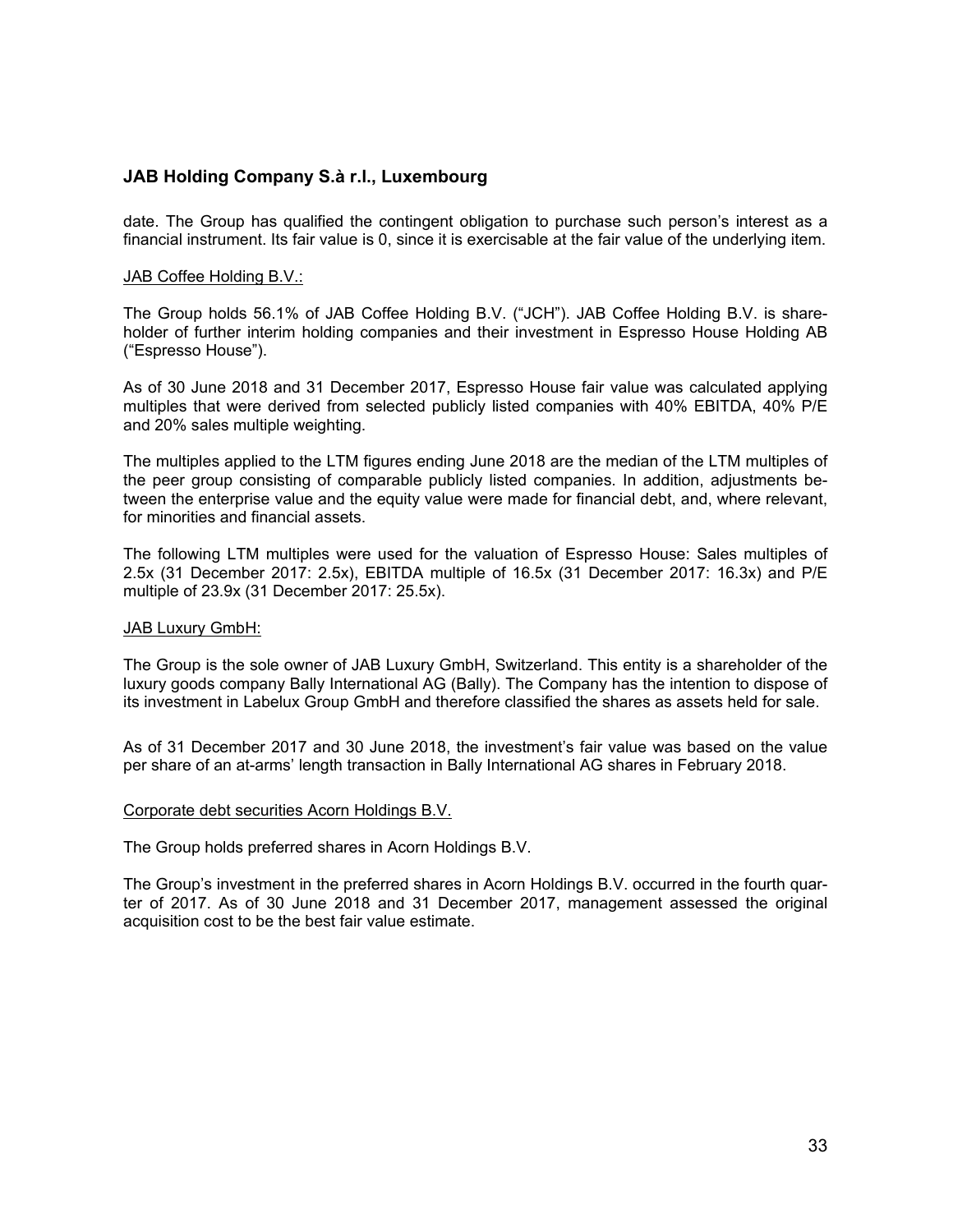#### **Sensitivity to unobservable inputs**

Changes in the valuation methodologies or assumptions could lead to different measurements of fair value. The most significant unobservable inputs are the applied multiples. The estimated fair value would increase (decrease) if the adjusted market multiples were higher (lower). A change of the applied multiples by 10% would change the fair value estimate in the amount of €531.4m (31 December 2017: €1,337.7m). As of 30 June 2018, the sensitivity to unobservable inputs comprises the investment in Beech I G.P. and JAB Coffee Holding B.V. (31 December 2017: Acorn Holdings B.V., Beech I G.P. and JAB Coffee Holding B.V).

#### **Redeemable shares**

The Company recorded its own shares containing put features as liability at the potential redemption amount, which is based on valuation rules that have been contractually agreed with the shareholders.

#### **4.2 Overview of financial risk factors**

The Group has exposure to the following risks from its use of financial instruments:

- credit risk;
- liquidity risk;
- market risk.

Moreover, the Group is subject to inherent risks due to its investment activities and concentration risk within its investment portfolio. The value development of the investments depends on various external and internal factors which also might lead to negative variances from the expected developments.

The interim condensed consolidated financial statements do not include all financial risk management information and disclosure required in the annual consolidated financial statements, and should be read in conjunction with the Group's 31 December 2017 consolidated financial statements. There have been no changes in the risk management policies and procedures since yearend.